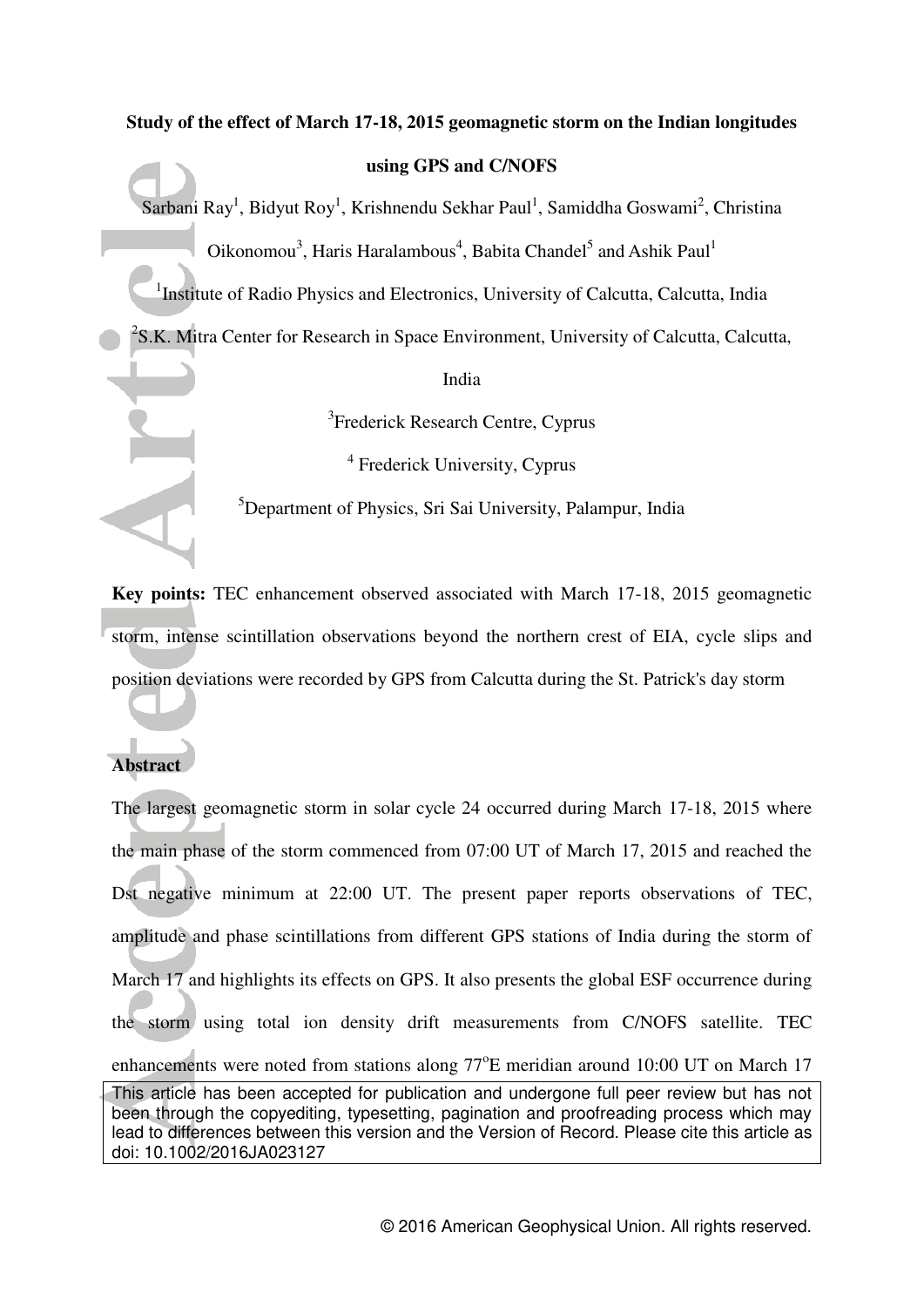compared to March 16 and 18 indicating positive storm effects arising out of equatorward neutral wind in the local morning-noon sector of the main phase. Intense scintillation observations from Calcutta were most extensive during 15:00-16:00 UT, March 17 and the receiver recorded a longitude deviation of 5.2 m during this time. Cycle slips of the order of 8 s could be observed during periods of intense phase scintillations on the same night. Intense scintillation observation from Palampur is an exceptional phenomenon attributed to the dramatic enhancement of the electric field due to PPEF leading to a very high upward ion velocity over the magnetic equator as recorded by C/NOFS. The total ion density measured globally by C/NOFS reveals two distinct longitude regions of ESF occurrence during the storm: i) East Pacific sector and ii) Indian longitude during the storm. The time and longitude of ESF occurrence could be predicted using the time of southward turning of IMF Bz.

## **Introduction**

 The most intense storm of solar cycle 24 was the storm of March 17-21, 2015, popularly known as the St. Patrick's Day storm. According to NOAA Scales [\(http://www.swpc.noaa.gov/noaa-scales-explanation\)](http://www.swpc.noaa.gov/noaa-scales-explanation) it was a severe (G4) storm as the Kp index reached 8- three times (12:00-15:00 UT, 15:00-18:00 UT, and 21:00-24:00 UT) on March 17. The main phase of the storm commenced from 08:00 UT of March 17, 2015 and reached the Dst negative minimum at 22:00 UT the same day. This level of geomagnetic disturbance has resulted in a variety of technological failures in the past, which include widespread voltage control problem in power grid systems, surface charging of spacecrafts and degradation of satellite-based navigation system performance for hours.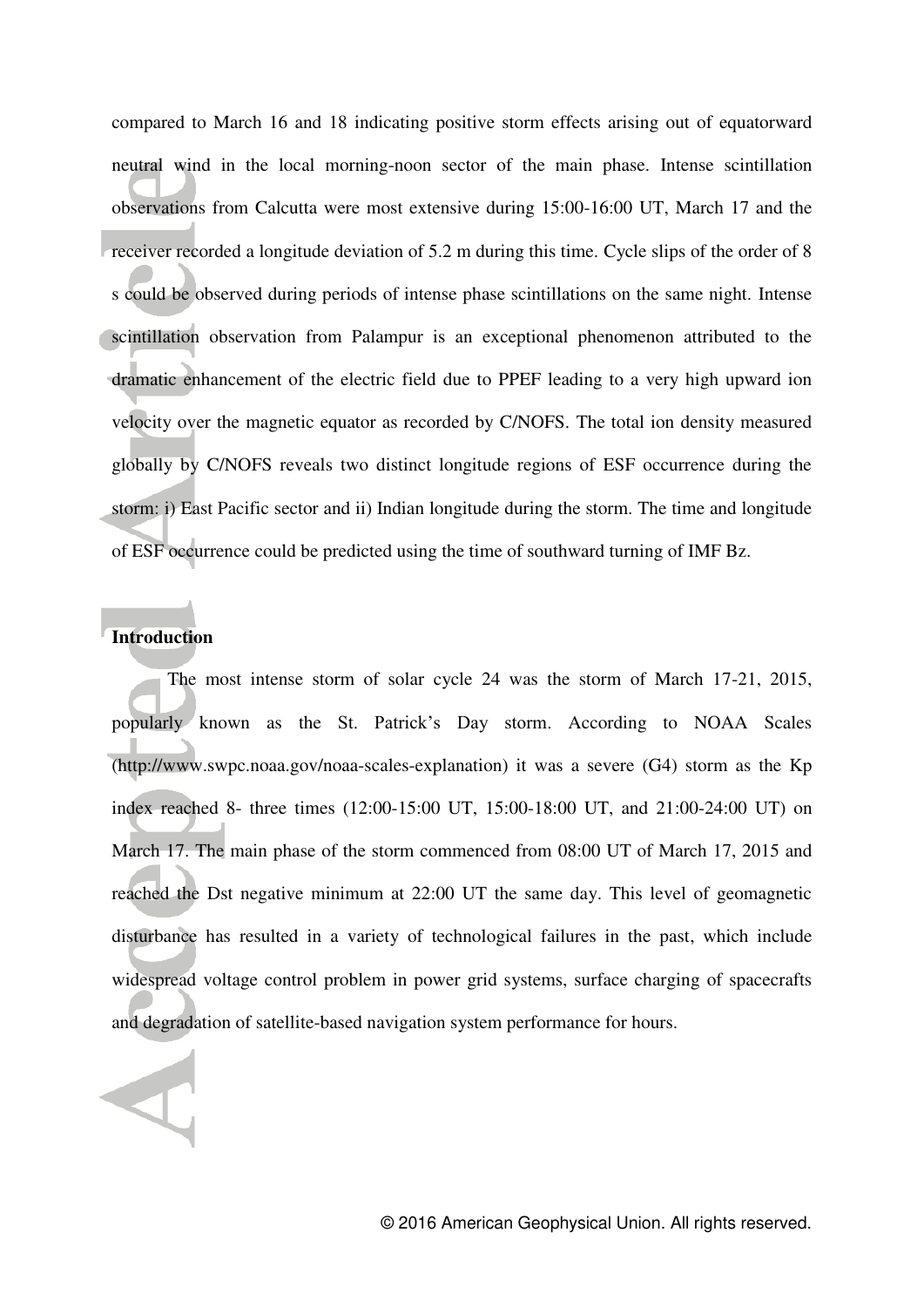The first storm reported to have affected **G**lobal **P**ositioning **S**ystem (GPS) was the storm of October 22, 1999 [*Basu Su. et al.,* 2001] when the **W**ide **A**rea **A**ugmentation **S**ystem (WAAS) parameter **G**rid **I**onospheric **V**ertical **E**rror (GIVE) exceeded a value of 6 m**.** Later, during superstorms of October 29 and 30, 2003, November 20, 2003 and November 8, 2004 the **L**ocalizer **P**erformance with **V**ertical Guidance (LPV) service level of WAAS were unavailable for the entire WAAS coverage region for varying periods of time, with full or partial coverage loss in excess of 10 hours [*Doherty et al*., 2004; *Basu Su. et al*., 2008].

During a storm, a large polar cap dawn-dusk electric field promptly penetrates to equatorial latitudes until a shielding layer develops in timescales of about half an hour to several hours [*Kelley et al.*, 1979; *Fejer and Scherliess*, 1998; *Kikuchi et al*., 1996]. The **P**rompt **P**enetrating (under-shielded) **E**lectric **F**ield (PPEF) has eastward polarity on the dayside and westward polarity on the nightside respectively of the equatorial ionosphere. The PPEF of eastward polarity can cause large upward rise of the day- and evening-side ionosphere resulting in great increase of the **T**otal **E**lectron **C**ontent (TEC) as measured by GPS receivers [*Tsurutani et al*., 2004; *Maruyama et al.*, 2004; *Lin et al.*, 2005a, 2005b]. During such TEC storms the **E**quatorial **I**onization **A**nomaly (EIA) can expand poleward with the ionization crests moving into the midlatitudes [*Mannucci et al.*, 2005; *Abdu*, 1997]. In the dusk sector, the low latitude eastward PPEF is intensified [*Richmond et al.,* 2003; *Fejer and Scherliess,* 1998; *Abdu et al.*, 2007], when the **P**re-**R**eversal **E**nhancement (PRE) of zonal electric field arising from the *F* layer dynamo is present. Large uplift of the evening *F* layer to heights where recombination is negligible can cause instability growth by Rayleigh-Taylor mechanism leading to the generation of equatorial irregularities with scale sizes ranging from meters to hundreds of kilometers also known as **E**quatorial **S**pread *F* (ESF) [*Abdu et al.*, 2003; *Sastri et al*., 1997; *Basu et al.,* 2007], which cause scintillations of satellite signals [*Basu et al.,* 2010]. *Basu et al.,* [2010] showed the longitudinal confinement of VHF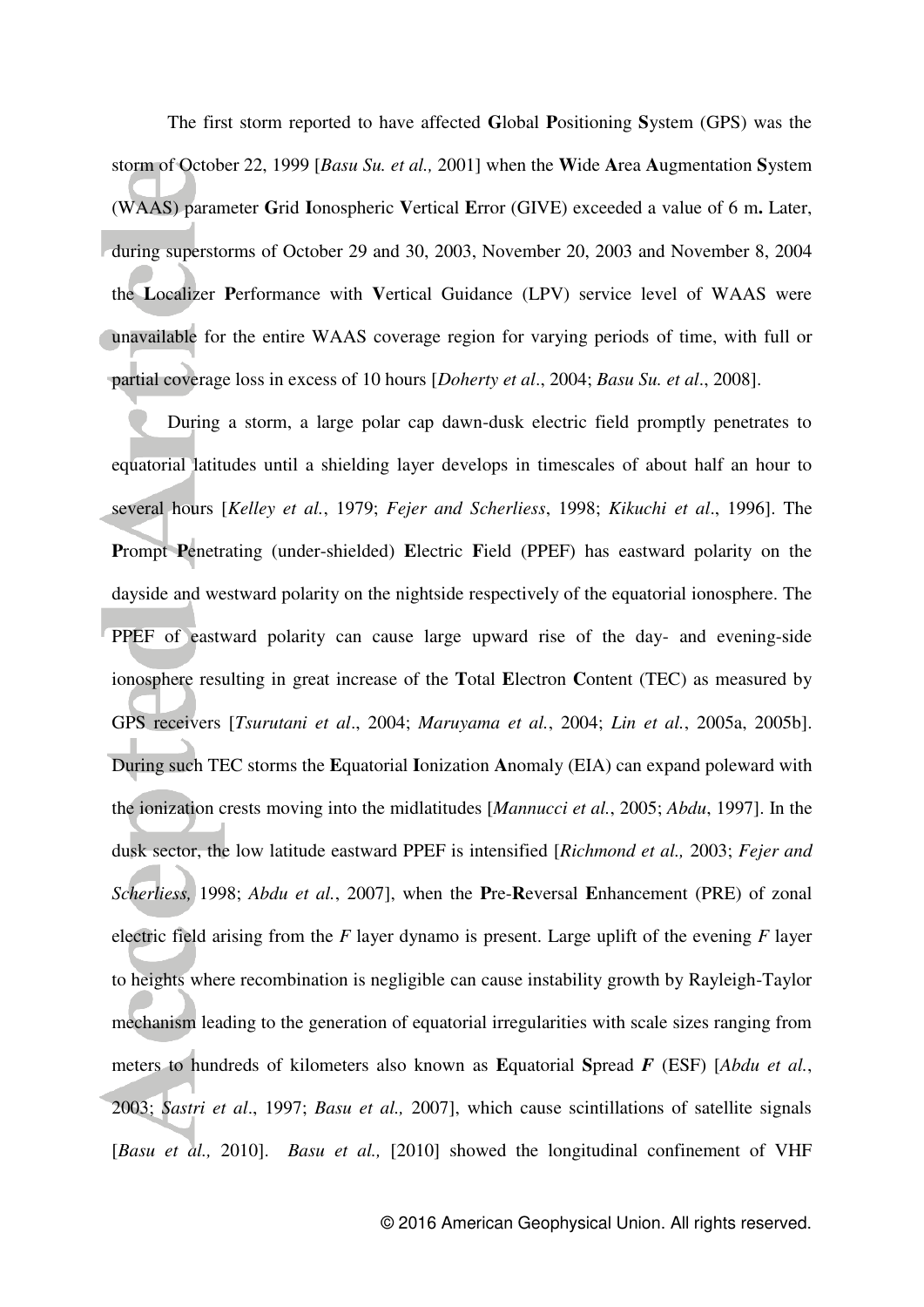scintillations and plasma depleted bubbles in the equatorial ionosphere, using **SCI**ntillation **N**etwork **D**ecision **A**id (SCINDA) network and **D**efense **M**eteorological **S**atellite **P**rogram (DMSP) satellite *in situ* measurements during the main phase of 30 large (rate of change of Dst  $\le$  -50 nTh<sup>-1</sup> and minimum Dst  $\le$  -100 nT) magnetic storms in solar cycle 23. They also showed that from the knowledge of UT interval of the main phase of a storm, it is possible to determine the longitude interval over which bubbles and scintillations should be detected during the dusk sector of the storm main phase. *de Paula et al*., [2007] showed the local time influence of zonal magnetospheric electric field penetration to low latitudes on generation/inhibition of equatorial irregularities based on case studies of two geomagnetic storms. They showed that generation equatorial irregularities are suppressed when the main phase of the storm is in the daytime sector, when the disturbance dynamo electric field inhibits the pre-reversal electric field. ESF activity is enhanced when the main phase of the storm is in the dusk sector coinciding with the pre-reversal enhancement of the electric field. Recently, *Ray et al*., [2015] have shown from a study of 17 intense geomagnetic storms occurring during 1996-2005, that ESF occurs within four hours of IMF Bz crossing -10 nT in a longitude where the local time is dusk.

Depletions in ionization density and TEC have been reported earlier from the South American longitude sector during the magnetic storm of March 1989 [*Greenspan et al.*, 1991], July 2000 [*Basu et al.*, 2001, *Basu Su. et al.,* 2001] while large storm-enhanced density have been reported from the continental US during the magnetic storm of March 2001 [*Basu et al.*, 2005]. *Foster et al.* [2002] showed that during the large magnetic storm of March 31, 2001, plumes of greatly enhanced TEC were associated with the erosion of the outer plasmasphere by strong sub-auroral penetration electric fields. *Nava et al.,* [2016] studied the ionospheric response to the St. Patrick's Day storm in the middle and lowlatitudes in the Asian, African, American, and Pacific longitude sectors using TEC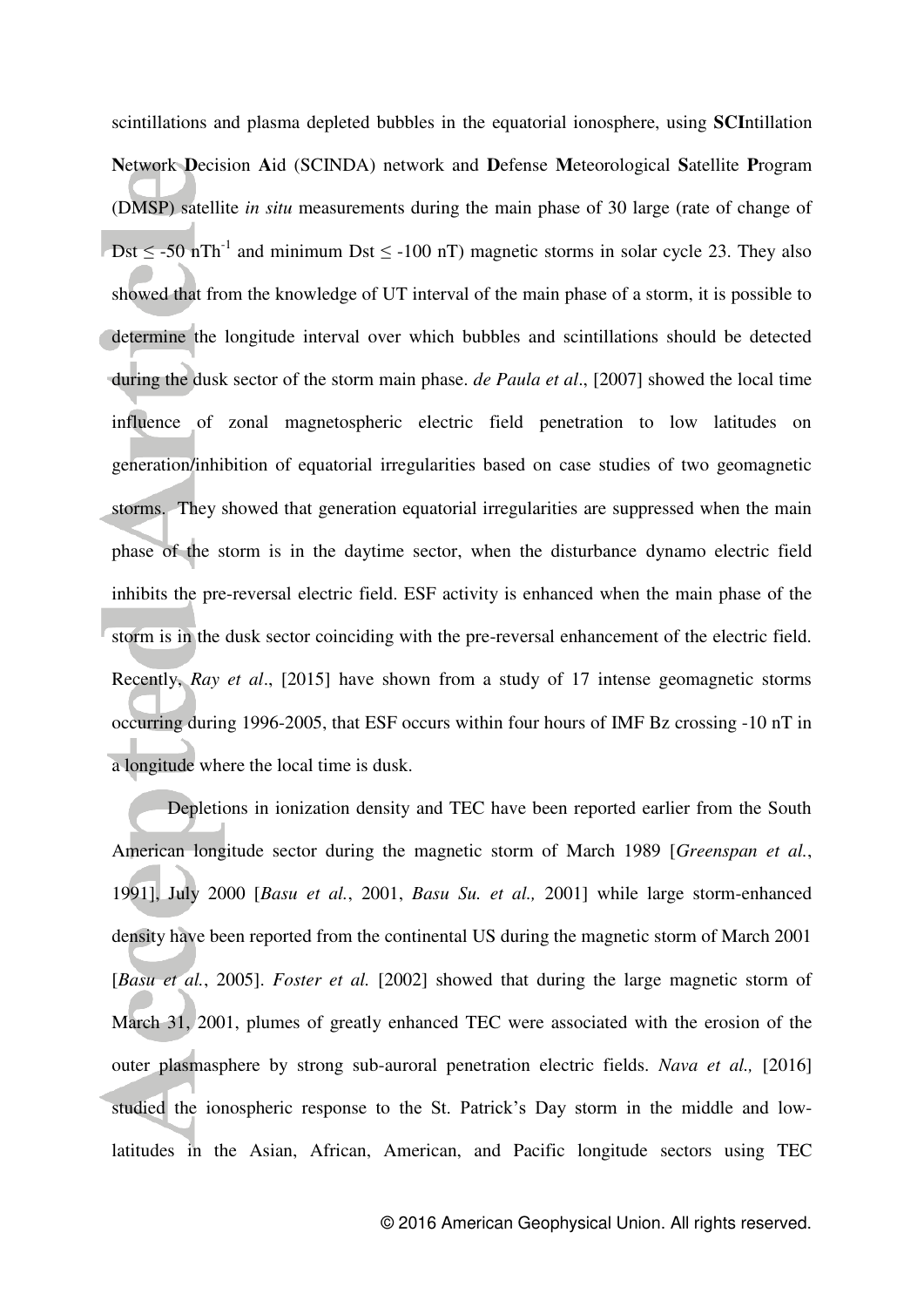measurement. They have observed positive storm effects during the main phase of the storm depending on the longitude sector. During the recovery phase, strong decrease in ionization lasting for several days has been observed at all longitude sectors. For the same storm, *Astafyeva et al.* [2015] have observed dramatic TEC enhancements in different local time sectors and at different universal times, but around the same area of the Eastern Pacific region.

Under geomagnetically quiet conditions, *Bandyopadhyay et al.* [1997] first showed the effect of **C**arrier-to **No**ise Ratio (CNO) fluctuations or scintillations on standalone GPS **P**osition **D**ilution of **P**recision (PDOP) under sunspot number minimum condition. *DasGupta et al.,* [2004] showed that during high solar activity years, a position deviation of 11 m in latitude and 8 m in longitude corresponding to periods of intense scintillations has been observed. *Paul et al.* [2011] has reported occurrence of GPS phase scintillations and associated cycle slips observed during an unusually low solar activity period on October 8, 2009, perhaps for the first time from the Indian longitude sector. *Roy and Paul* [2013] discussed causative understanding behind occurrence of cycle slips on transionospheric satellite-based navigation systems from two stations on the anomaly crest region and beyond, during moderate to high solar activity levels of September 2011. *Das et al.,* [2014] illustrated the degradation of GPS positioning parameters during periods of scintillations under geomagnetic quiet conditions.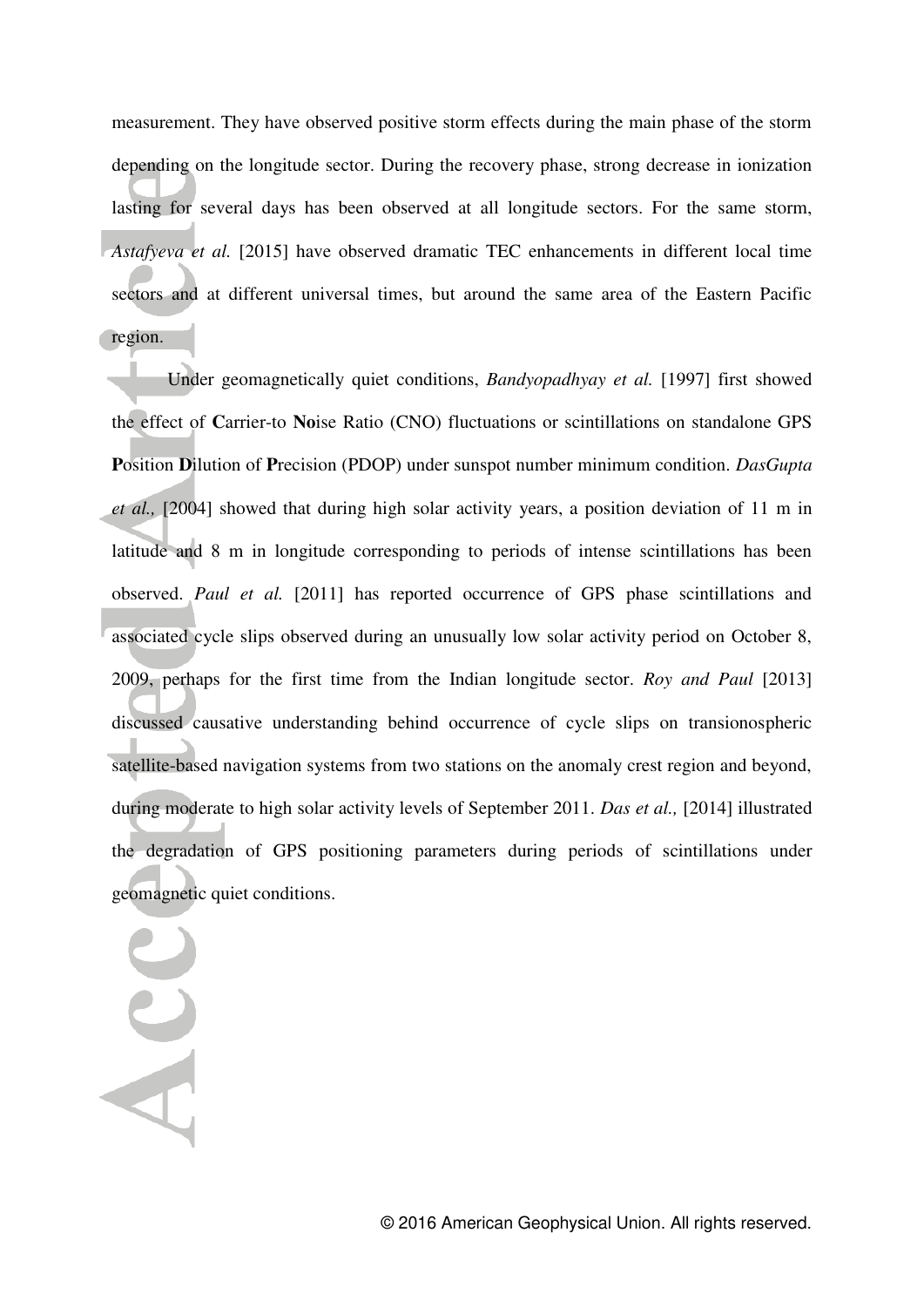This paper presents a study of the ionospheric response using scintillation and TEC measurements to the St. Patrick's Day storm as observed from the Indian longitude sector. It highlights the impact of the storm on satellite-based navigation system in the Indian longitudes. This particular longitude sector is important because ESF has rarely been observed during geomagnetic storms from this longitude sector. *Ray et al*., [2015] reported from a study of seventeen intense geomagnetic storms occurring over nearly a solar cycle 1996-2005 that scintillations were observed during one storm only, the storm of February 11, 2004. Thus TEC and scintillation observations from Indian stations extending from the magnetic equator to the northern crest of the EIA and beyond during geomagnetic storm of March 17-18, 2015 becomes important as this provides a scope to study the impact of such storms on satellite-based navigation systems from this subcontinent.

## **Data**

The present paper reports ionospheric TEC maps for Bangalore, Hyderabad, Lucknow and Palampur located along 77°E meridian, GPS CNO fluctuations or amplitude scintillations observed from Bangalore, Calcutta, Lucknow and Palampur, GPS cycle slips and position deviations from Calcutta, to understand impact of the storm from over the magnetic equator (Bangalore, Hyderabad) through the Equatorial Ionization Anomaly (EIA) crest region (Calcutta), just beyond the northern crest (Lucknow), and well beyond the northern crest (Palampur). The locations of the different stations are marked on a map of India shown in Figure 1. Zone of reception of satellite signals from these stations above an elevation of 15° are shown by the different colored ellipses. The magnetic equator and the position of typical northern crest of the EIA are also indicated in this figure. This paper also presents a global response of ESF during the March 17 storm observed from *in situ* ion density measurement during dusk sector.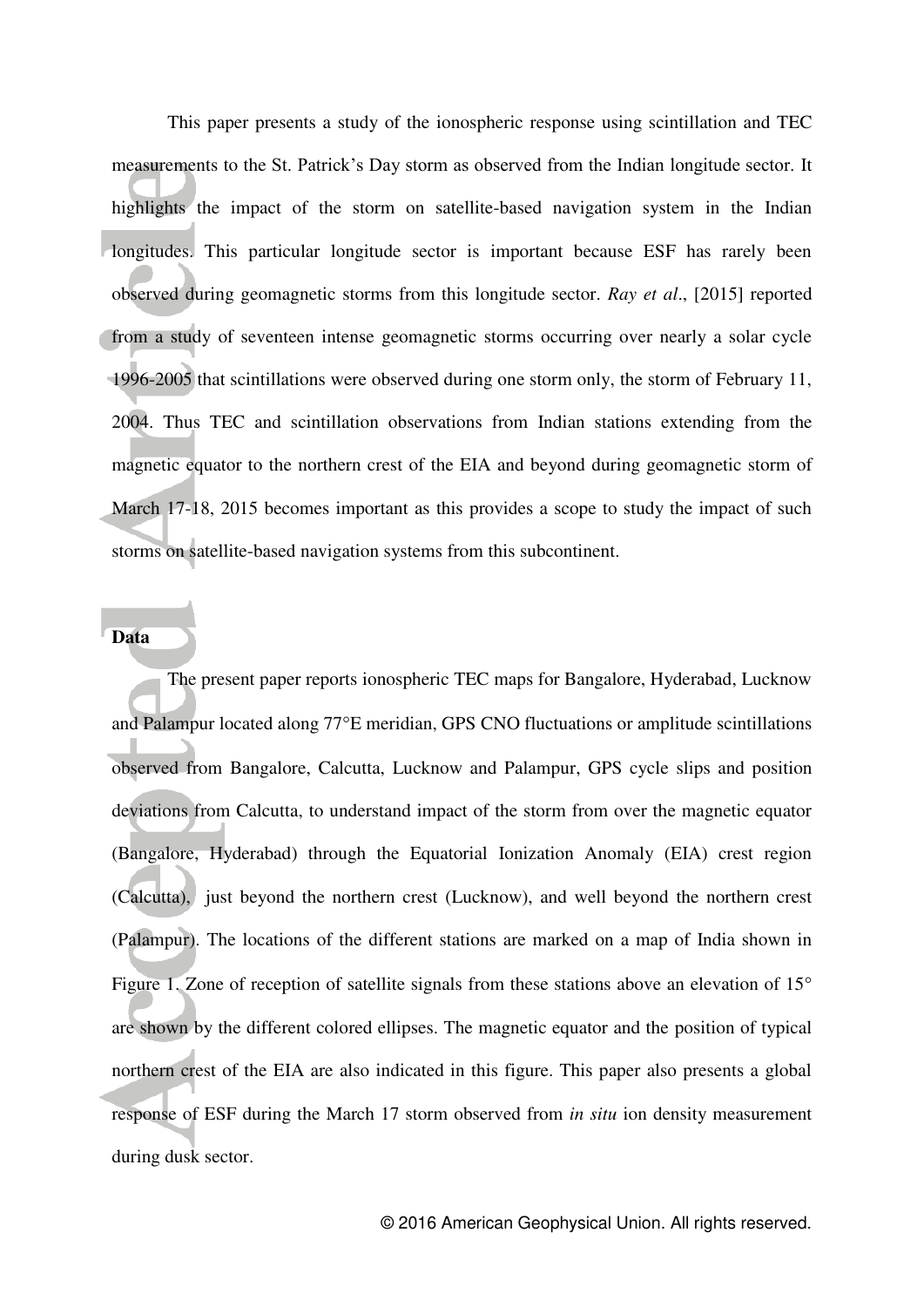Two-dimensional ionospheric maps of TEC have been generated, measured from a chain of four GPS receivers extending from the magnetic equator to locations beyond the northern crest of the EIA. Ionospheric TEC data are available from the **I**nternational **G**NSS Service (IGS) stations at Bangalore (13.02°N, 77.5°E geographic; magnetic dip: 11.78°N), Hyderabad (17.41°N, 78.55°E geographic; magnetic dip: 21.69°N) and Lucknow (26.91°N, 80.95 $^{\circ}$ E geographic; magnetic dip: 39.75 $^{\circ}$ N) at a sampling interval of 1 minute. This data has been combined with corresponding GPS TEC data measured at Palampur  $(32.11\textdegree N, 76.53\textdegree E)$ geographic; magnetic dip: 48.34°N) measured at 1 minute sampling to generate Slant TEC contours as a function of subionospheric latitude and longitude every 2 hours during March 16-22, 2015. Slant TEC has been used instead of Vertical TEC as the sharp spatial gradients of ionization existing in the equatorial region makes simple geometric conversion inappropriate. *Paul et al.* [2005] highlights this fact using TEC recorded at Calcutta during 1977-1990. *Paul et al.* [2011] studied the importance of sharp spatial gradients of ionization occurring in the Indian longitude sector using GPS TEC recorded from a chain of GAGAN stations.

 GPS amplitude scintillation index S4 measured on different satellite vehicle links at 1 minute sampling interval from Bangalore, Lucknow and Palampur have been used to study occurrence of scintillations, if any, at these stations during the magnetic storm. The station at the Institute of Radio Physics and Electronics (IRPE), University of Calcutta, Calcutta  $(22.58^{\circ}N, 88.38^{\circ}E$  geographic; magnetic dip:  $32^{\circ}N$ ) is part of the international SCINDA program of the US Air Force. Data recorded under this program are available at http://capricorn.bc.edu/scinda/india. GPS CNO fluctuations and S4 at L1 frequency have been measured from Calcutta at sampling rates of 1s and 1 minute respectively to understand amplitude scintillation occurrences, if any, from Calcutta. CNO deviations have been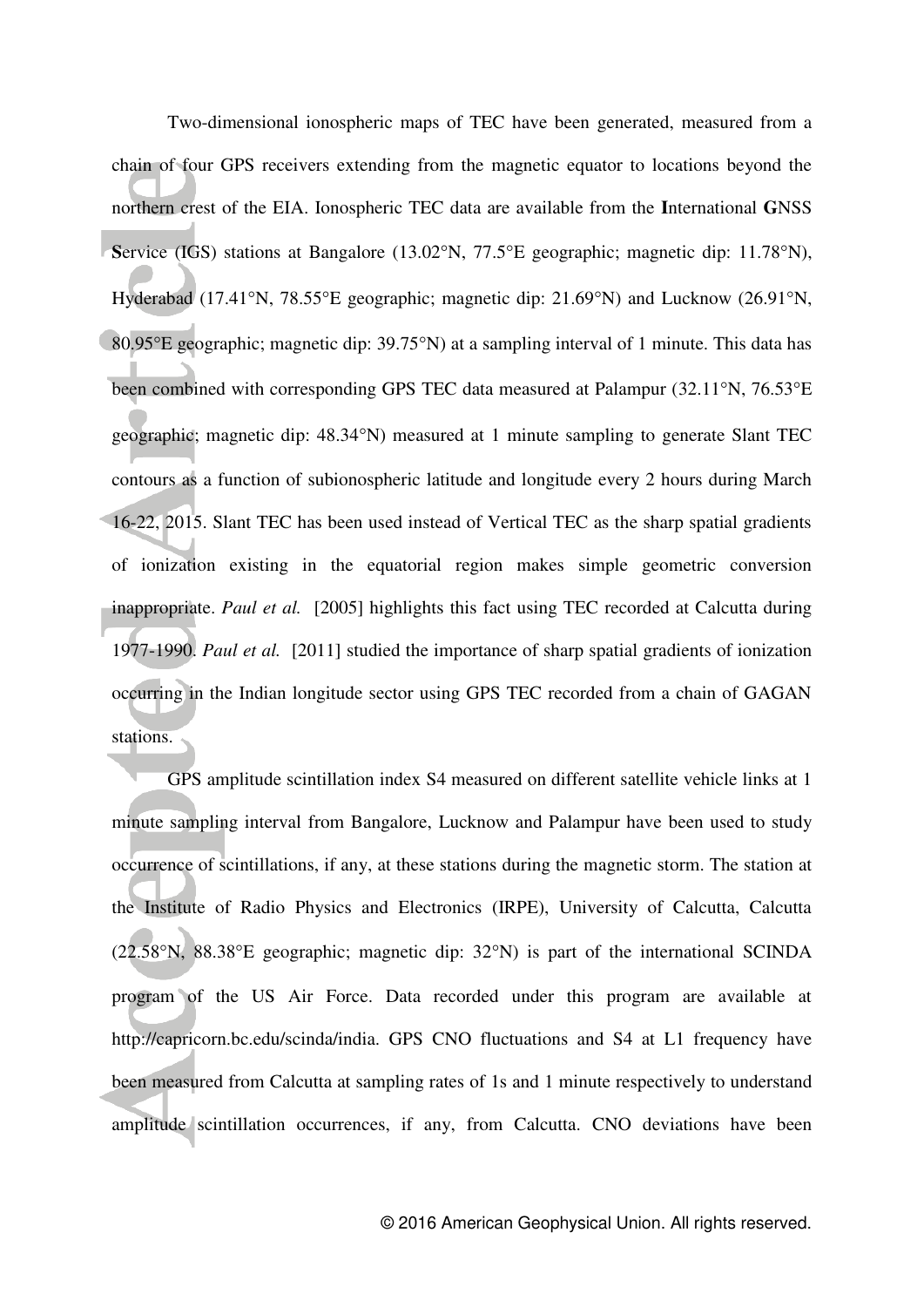calculated with a 10 minute moving average period to limit spatial variations in CNO arising out of the movement of the satellite vehicle.

 GPS phase measurements at 50Hz sampling from Calcutta have been detrended to extract the ionospheric contribution from the path length and Doppler effects. The second difference of the measured phase removes contributions of the path length and Doppler and extracts the ionospheric component. This data has been used to estimate cycle slips leading to loss of lock of signal by the receiver. Position deviations of the GPS receiver have been measured at Calcutta in terms of latitude and longitude, sampled at 1 s, to understand effect of the magnetic storm on navigation accuracy. Deviations have been calculated taking the reference at 00:00 UT (=06:00 LT at Calcutta), when ionospheric effects are minimum. For all the GPS TEC and scintillation data analyses, an elevation mask of  $15^{\circ}$  has been maintained in order to eliminate the multipath effects.

The Communication and Navigation Outage Forecast System (C/NOFS) satellite, a US Air Force mission to forecast ambient plasma densities and irregularities in the equatorial ionosphere [de La Beaujardière et al., 2004], was launched in April 2008 into a 13<sup>o</sup> inclination elliptical orbit having perigee of 400 km and apogee of 850 km. The Coupled Ion Neutral Dynamics Investigation (CINDI) is a NASA sponsored mission conducted by the University of Texas at Dallas (UTD) to enhance the science objectives of C/NOFS. Instruments on C/NOFS satellite measure total ion density, ion drift velocity, ion temperature, and the constituent ion composition at 0.5 s interval or every 4 km along the satellite track [*Stoneback et al.,* 2013]. The tracks of C/NOFS satellites that exhibited fluctuations in total ion density and intercepted the Indian longitude sector have been shown with different shades of green in Figure 1. The portions of the tracks with fluctuations have been marked with red.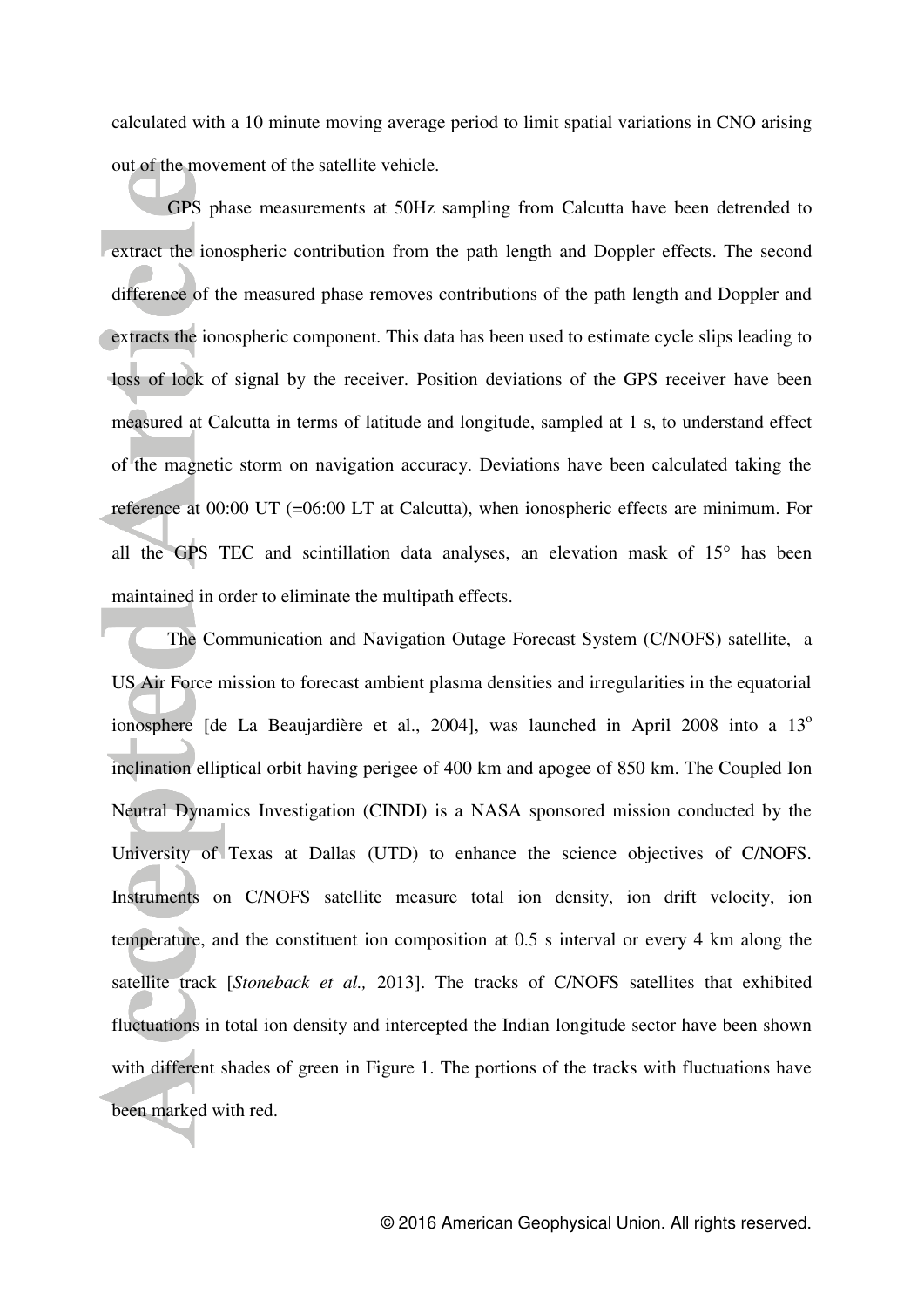Interplanetary magnetic field (IMF) Bz data at 64 s sampling interval have been obtained from the Advanced Composition Explorer (ACE) satellite [\(http://www.srl.caltech.edu/ACE/\)](http://www.srl.caltech.edu/ACE/). Dst index for the storm has been obtained from World Data Center (http://wdc.kugi.kyoto-u.ac.jp).

#### **Results and Discussions**

 The most intense storm of solar cycle 24 occurred on March 17, 2015 when a highspeed CME hit Earth's magnetosphere. At first, the CME's impact just produced a minor G1 class  $(Kp = 5)$  magnetic disturbance. As the Earth moved into the CME's stronglymagnetized wake, the storm intensified and became a G4-class ( $Kp = 8$ ) event. The initial phase started at 03:00 UT 4 hours after which the main phase started at 07:00 UT [Figure 2(a)]. At 09:00 UT a small minimum in Dst of -73 nT was observed followed by a short recovery for 3 hours after which Dst started decreasing steadily. For 19 hours, from 15:00 UT, March 17 to 10:00 UT, March 18, Dst remained below -100 nT, with a minimum hourly Dst value of -223 nT at 22:00 UT, March 17. The IMF Bz [Figure 2(b)] turned southward and crossed -10 nT at 07:41 UT on March 17 and stayed below -10 nT for 41 minutes. Then after several northward turnings Bz crossed -10 nT at 11:50 UT and was below -10nT for another 42 minutes. The peak southward IMF Bz of -28.26 nT was observed at 13:26 UT after which there was an interval of 3 hours 45 minutes, from 13:40 to 17:25 UT, when Bz remained continuously below -10 nT. Finally, from 18:23 UT to 23:08 UT, for 4 hours 45 minutes, Bz remained below -10 nT before restoring to its ambient value.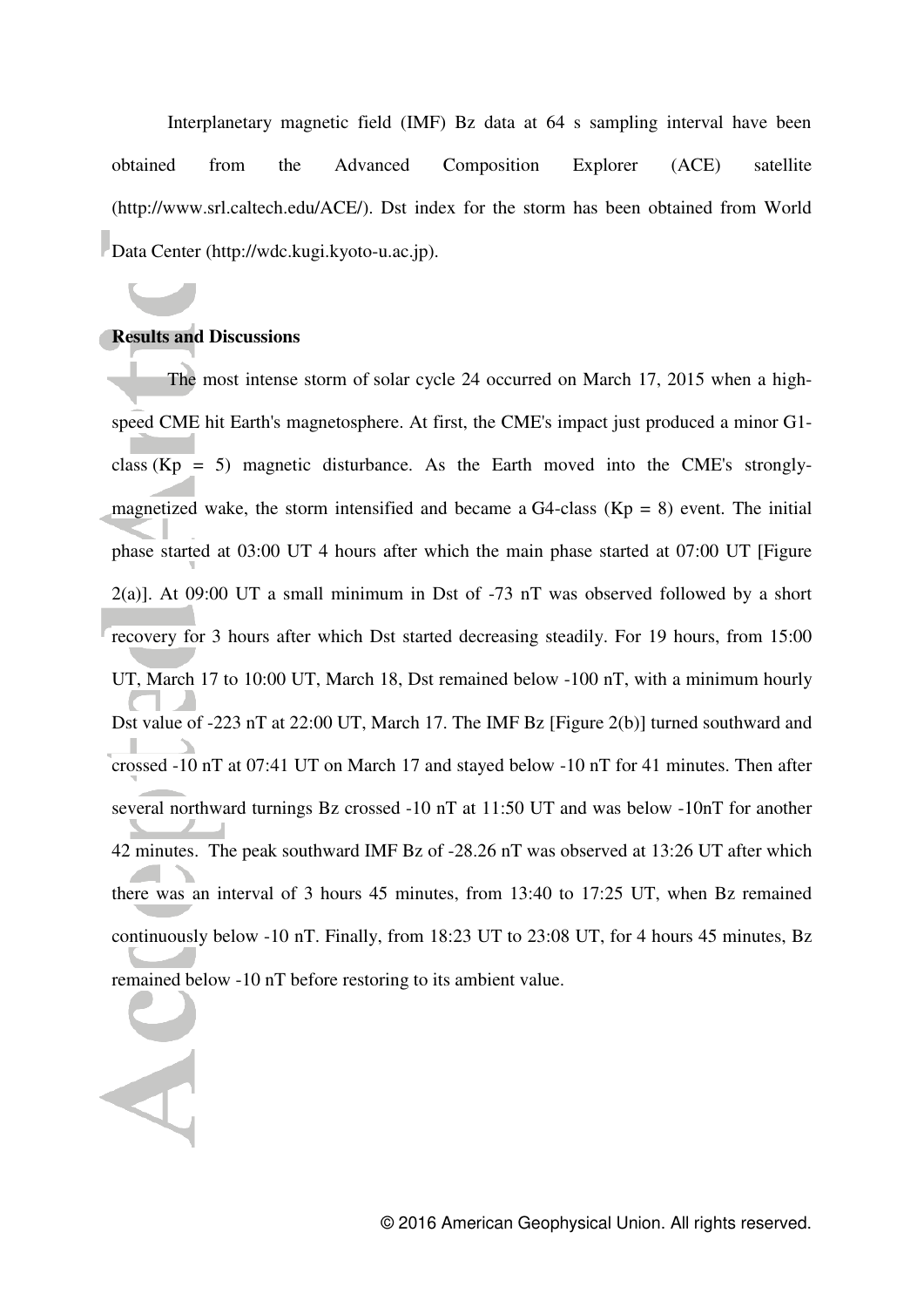#### **(i) TEC Enhancement**

 Daytime TEC from the Indian longitude sector could provide an idea of the impact of the storm on the equatorial and low latitudes. TEC measured from the stations Bangalore, Hyderabad, Lucknow and Palampur, located along 77°E longitude have been combined and plotted every 2 hours during March  $16-22$ , 2015 above an elevation mask of  $15^\circ$ . Figures  $3(a)$ , (b) and (c) show the result at 10:00 UT for March 16, 17 and 18, 2015 respectively. Significant enhancement in the maximum value of STEC could be noted at 10:00 UT from 120 TECU on March 16, 2015 to 210 TECU on March 17, 2015. At 10:00 UT (IST=UT + 05:30), which corresponds closely to the time of diurnal maximum in the Indian longitude sector, Slant TEC maximum is found around  $24^{\circ}N$ ,  $75^{\circ}E$  geographic. A secondary maximum is noted around  $23^{\circ}$ N,  $85^{\circ}$ E. The latitudinal gradients of TEC are also very sharp on March 17, 2015 between subionospheric latitude range of  $23^{\circ}$ -28°N, compared to March 16 and 18, 2015. Maximum STEC values were reduced to levels of 120 TECU again on March 18, 2015. It is important to note that the daily sunspot number for March 16, 17 and 18, 2015 were 46, 38 and 41 respectively.

*Prolls et al.*, [1991] have explained the positive storm effects in terms of increase in ionization density particularly in the noon-afternoon sector as arising out of sudden uplifting of the *F*-layer, which propagates from the polar latitudes to lower latitudes with velocity of the order of hundred meters per second. This propagation is associated with the large-scale traveling atmospheric ionospheric disturbances (TAIDs). *Balan et al*., [2010] proposed a physical mechanism for positive storms at low and mid-latitudes with multi-instrument observations, theoretical modeling, and basic principles. According to this mechanism, an equatorward neutral wind is required to produce positive ionospheric storm as the mechanical effects of the wind reduces downward diffusion of plasma along the field lines and lifts the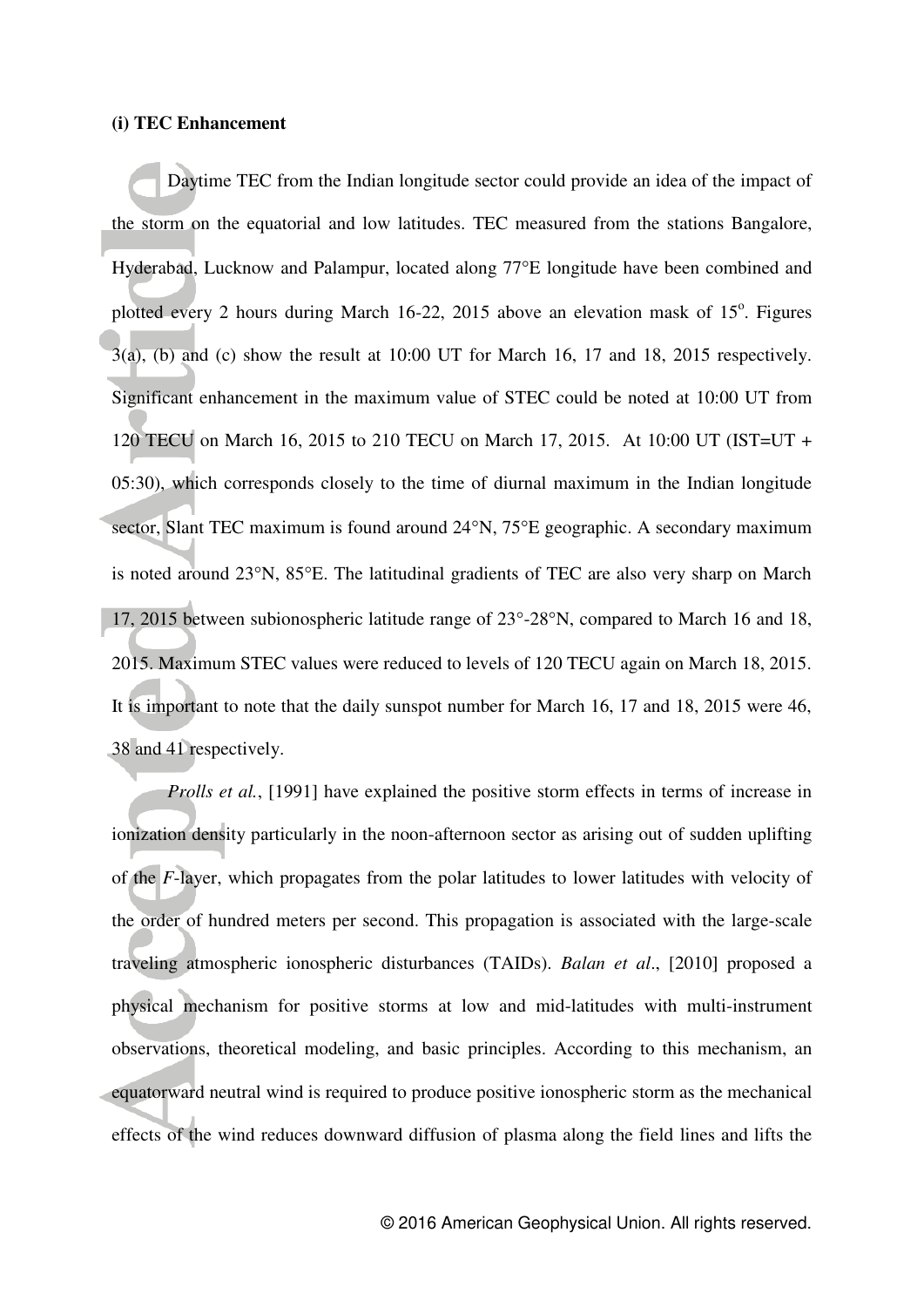ionosphere to high altitudes where chemical loss is less resulting in accumulation of plasma at ionospheric peak at about  $\pm 30^{\circ}$  magnetic dip. The positive ionospheric storm occur mostly in the longitude sector where the onset of geomagnetic storm falls in the ionization production dominated morning-noon local time sector when the plasma accumulation due to the mechanical effect of the wind is much greater than the plasma loss due to its chemical effect. Thus the onset of the St. Patrick's Day storm at 03:00 UT corresponded to morning 08:08 LT at 77°E longitude where positive storm effect was observed.

#### **(ii) Scintillation Observations and Impact on GPS**

 Next, occurrence of ionospheric scintillations in amplitude and phase were studied during the post-sunset hours from these stations located from the magnetic equator to well beyond the northern crest of the EIA. On March 17, 2015, a number of GPS satellite links, namely, SV6, 10, 20 and 28 experiencing amplitude scintillations with S4 in excess of 0.6 were observed from Calcutta during 14:00-17:00 UT (20:00-23:00 LT). However, there were no such phenomena on March 16 and 18, 2015. Figure 4 shows (a) CNO deviations for scintillations observed from Calcutta on SV10, (b) S4, (c) second difference of phase and (d) satellite elevation angle variations during 16:30-20:45 UT of March 17, 2015. One prominent patch of intense scintillation could be identified from the CNO, S4 and phase during 16:42- 17:22 UT. Maximum S4 value on SV10 link was 0.7 recorded at 16:51 UT. Figure 5 shows the second difference of the recorded phase on the GPS SV10 L1 signal over a brief interval 16:15-16:16 UT to show occurrence of cycle slips. Discontinuities in phase of duration 8 s could be found after 16:15:31 UT on the SV10 link indicating occurrence of cycle slips. Figure 6 presents the statistics of cycle slips of different durations which occurred at Calcutta on March 17, 2015. It is noted that majority of the cycle slips are of duration less than 8 s, but there were 7 cases when cycle slip duration exceeded 6 s. It is important to note that signalin-space (SIS) performance requirement for APV approach specified by the International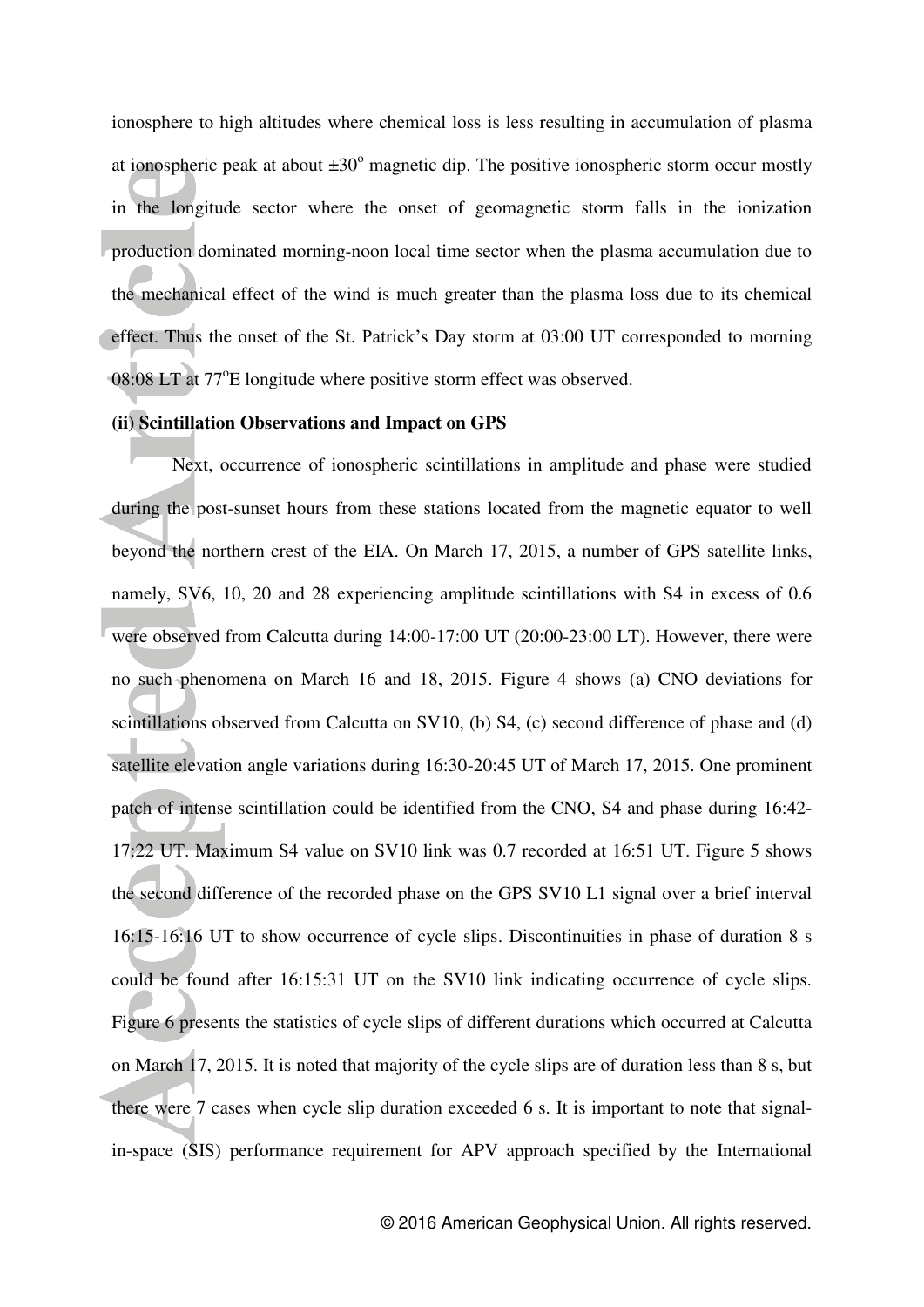Civil Aviation Organization (ICAO) stipulates a Time-to-Alert (TTA) of 10 s for APV I and 6 s for APV II operations [*ICAO*, 2006].

*Paul et al.* [2011] has reported occurrence of GPS phase scintillations and associated cycle slips observed during an unusually low solar activity period on October 8, 2009, for the first time from the Indian longitude sector. *Roy and Paul* [2013] discussed causative understanding behind occurrence of cycle slips on transionospheric satellite-based navigation systems from two stations on the anomaly crest region and beyond, during moderate to high solar activity levels of September 2011. The basic motivation behind showing the phase scintillation patches in Figure 4 followed by a representative sample of cycle slip observed and the overall statistics of the same was to highlight the impact of the storm on navigation system. It is important to note that there is no phase scintillation report available from the Indian longitude sector associated with the March 17-18, 2015 geomagnetic storm. Cycle slip durations of 8 s were noted during 16:15-16:16 UT from Calcutta which is in excess of 6 s specified by the International Civil Aviation Organization (ICAO) has serious implications for satellite-based navigation systems.

Figure 7 compares the occurrence of scintillation on different GPS tracks observed from Calcutta for each hour of 14:00-17:00 UT of March 17, 2015 [Figure 7(b)] with the corresponding hours of March 16 [Figure 7(a)] and March 18 [Figure 7(c)]. The GPS tracks are plotted in terms of subionospheric latitude and longitude and color indexed for different S4 levels. The green portion of the tracks represent no scintillation ( $S_4 < 0.2$ ), the blue portion mild scintillations (0.2  $\leq$  S4  $\leq$  0.4), the pink portion moderate scintillation (0.4  $\leq$ S4  $\leq$  0.6) and the red portion intense scintillations (S4 > 0.6). The occurrence of scintillations during local premidnight hours 14:00–17:00 UT corresponds to the second main phase of the storm from 12:00 to 22:00 UT which is the dusk to dawn sector for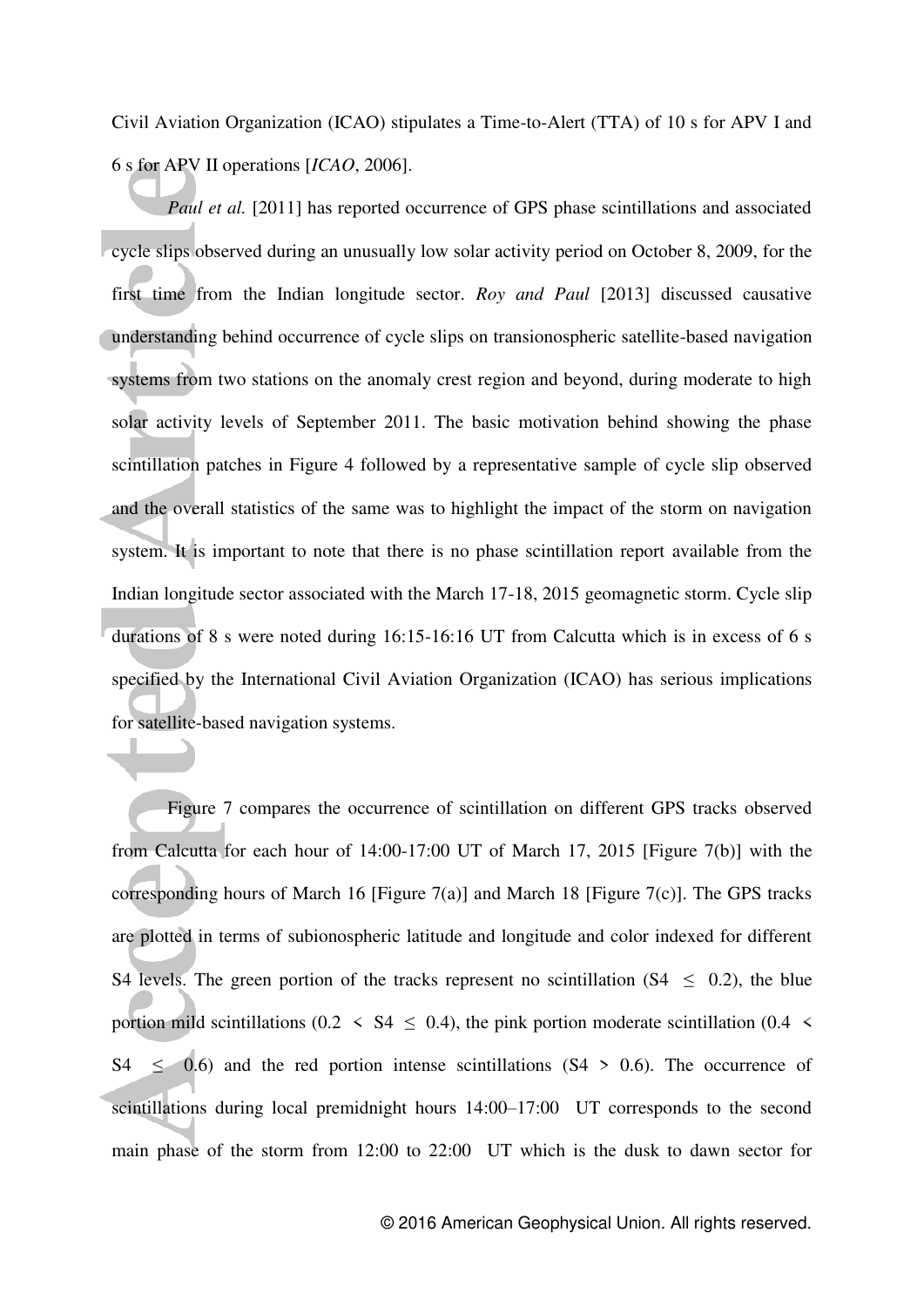Calcutta  $(LT = UT+6h)$ . Also, the onset of scintillations followed the time of southward turning of IMF Bz and crossing -10 nT for the second time at 11:50 UT. *Ray et al.*, [2015] reported from a study of 17 intense geomagnetic storms that ESF has been found to occur within 4 hours after the southward Bz crossed -10 nT at a longitude where dusk time prevailed. In case of the St. Patrick's Day Storm, scintillations occurred after 2 hours 10minutes subsequent to the time of southward Bz crossing -10 nT. Large (< -10 nT) southward components of Bz for a considerable period of time (30 minutes to 3hours) strengthens the solar wind-magnetospheric dynamo [*Gonzalez et al*., 1994] thus producing rapid changes in the cross polar cap potentials and undershielding by the region 1 current to allow the penetration of the high latitude electric field to the low latitude ionosphere.

In order to study the position accuracy of GPS during this storm, position deviations of the receiver have been measured at Calcutta every hour during 13:00-22:00 UT of March 16-18, 2015. The position deviations, expressed in terms of latitude and longitude in metres, have been calculated taking the reference at 00:00 UT. During 15:00-16:00 UT on March 17, a maximum deviation of 5.2 m in longitude was observed which is much larger than the 2 m longitude deviation measured on March 16 and 18 [Figure 8]. However, during the same hour, the maximum latitude deviation of 2.1 m is comparable to the 2-3 m values observed on March 16 and 18. The time 15:00–16:00 UT when maximum position deviation was observed corresponded to the hour when two GPS links were experiencing moderate to intense scintillations [Figure 7(b), middle frame]. Intense  $(S4 \gt 0.6$  corresponding to **S**cintillation **I**ndex (SI) > 15dB) scintillations gives rise to signal fades of the order of 12 dB [*Ray et al*., 2003]. If the signal fade exceeds the fade margin of the receiver the satellite link may become unusable for navigation thereby deteriorating the performance of the GPS receiver [*DasGupta et al.,* 2004].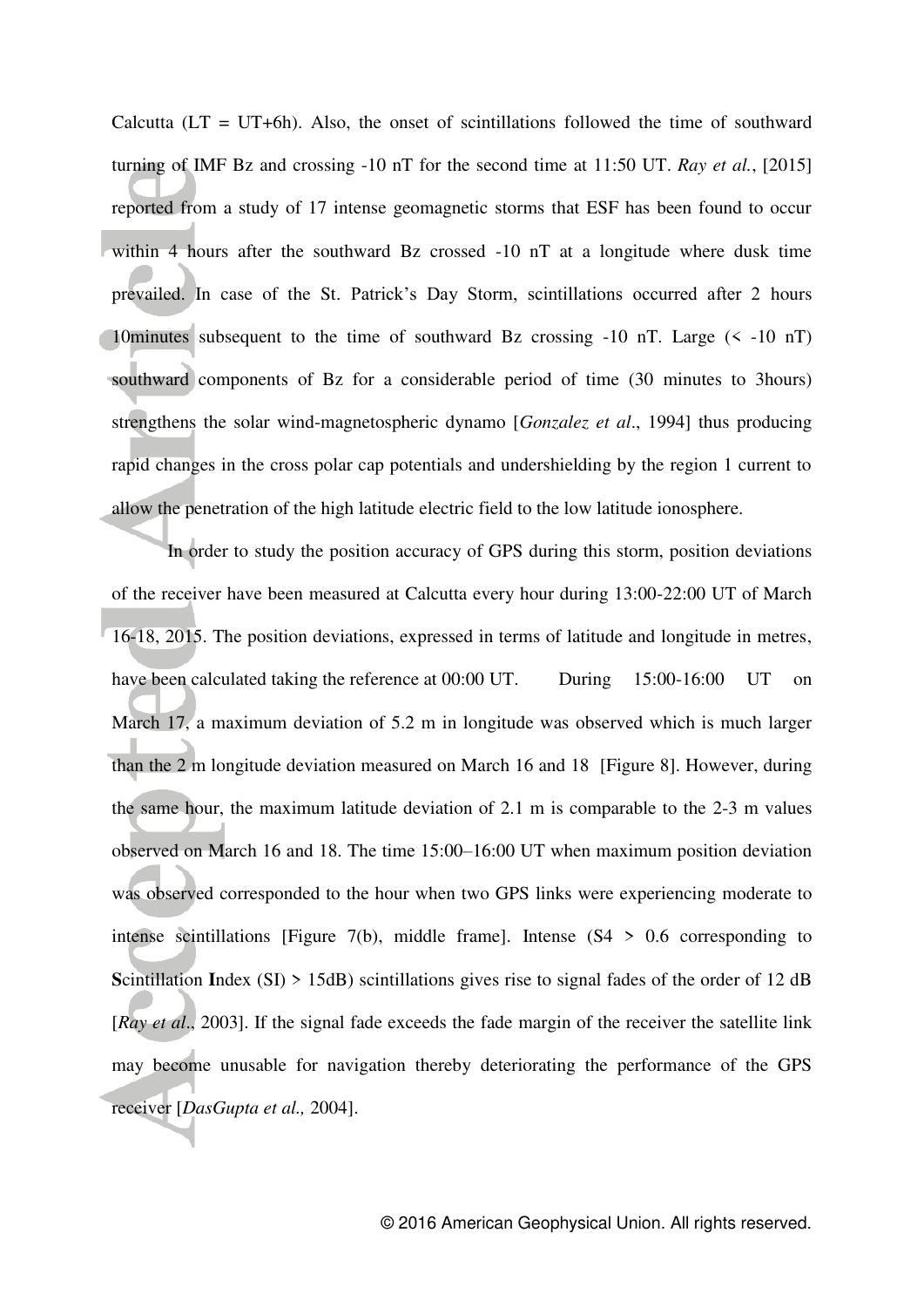Scintillation measurements from stations along  $77^{\circ}E$  were examined throughout the storm period, for Bangalore near the magnetic equator, Lucknow just beyond the anomaly crest and Palampur well beyond the crest. No scintillations were observed from Bangalore and Lucknow throughout the storm period i.e. March 16-21. Surprisingly from Palampur located well beyond the anomaly crest, intense scintillations were observed on three links during 14:00-17:00 UT (19:00-22:00 LT) on March 17, while no scintillations were observed on March 16 and 18. Figure 9, similar to Figure 7, presents a comparison of scintillation occurrence at Palampur on March 16, 17 and 18.

 The global ESF response of the ionosphere to the St. Patrick's Day storm has been studied with total ion density (Ni) and vertical drift velocity measurements (Vz) from C/NOFS satellites during the local dusk sector. Figure 10 shows the variation of these two parameters with longitude observed on March 17. During the whole storm period of March 16-21, 2015, moderate fluctuations in ion density were observed on March 17, in the time interval 08:45-08:51 UT in the longitude interval  $154.24^{\circ}E$ -174.94 $^{\circ}E$  [Figure 10(a)], intense fluctuations were observed during  $10:17-10:32$  UT in the longitude interval  $127.65^{\circ}E$  -184.24°E [Figure 10(b)], and mild fluctuations during 11:59-12:13 UT in the longitude sector 134.40°E-187.93°E [Figure 10(c)]. At a later time, during 16:35-16:47 UT, intense fluctuations were observed in the longitude interval  $53.88^{\circ}E-97.44^{\circ}E$  [Figure 10(d)]. Corresponding to the patches of intense density, amplitude of fluctuations of the order of  $2.5 \times 10^6$  m<sup>-3</sup> and  $2 \times 10^6$  m<sup>-3</sup> respectively [Figures 10 (b) and (d)], maximum vertical plasma drift velocity were observed to be 123 ms<sup>-1</sup> at 157.17<sup>o</sup>E longitude and 150 ms<sup>-1</sup> at 85.24<sup>o</sup>E.

 The high vertical plasma drift measured by C/NOFS at the equator in the Indian longitude sector accounts for the scintillation observations at Palampur  $(48^{\circ})$  magnetic dip) located far beyond the normal anomaly crest location  $(\pm 30^{\circ})$  magnetic dip). The intensified eastward PPEF at dusk superimposed on the normal low latitude zonal eastward electric field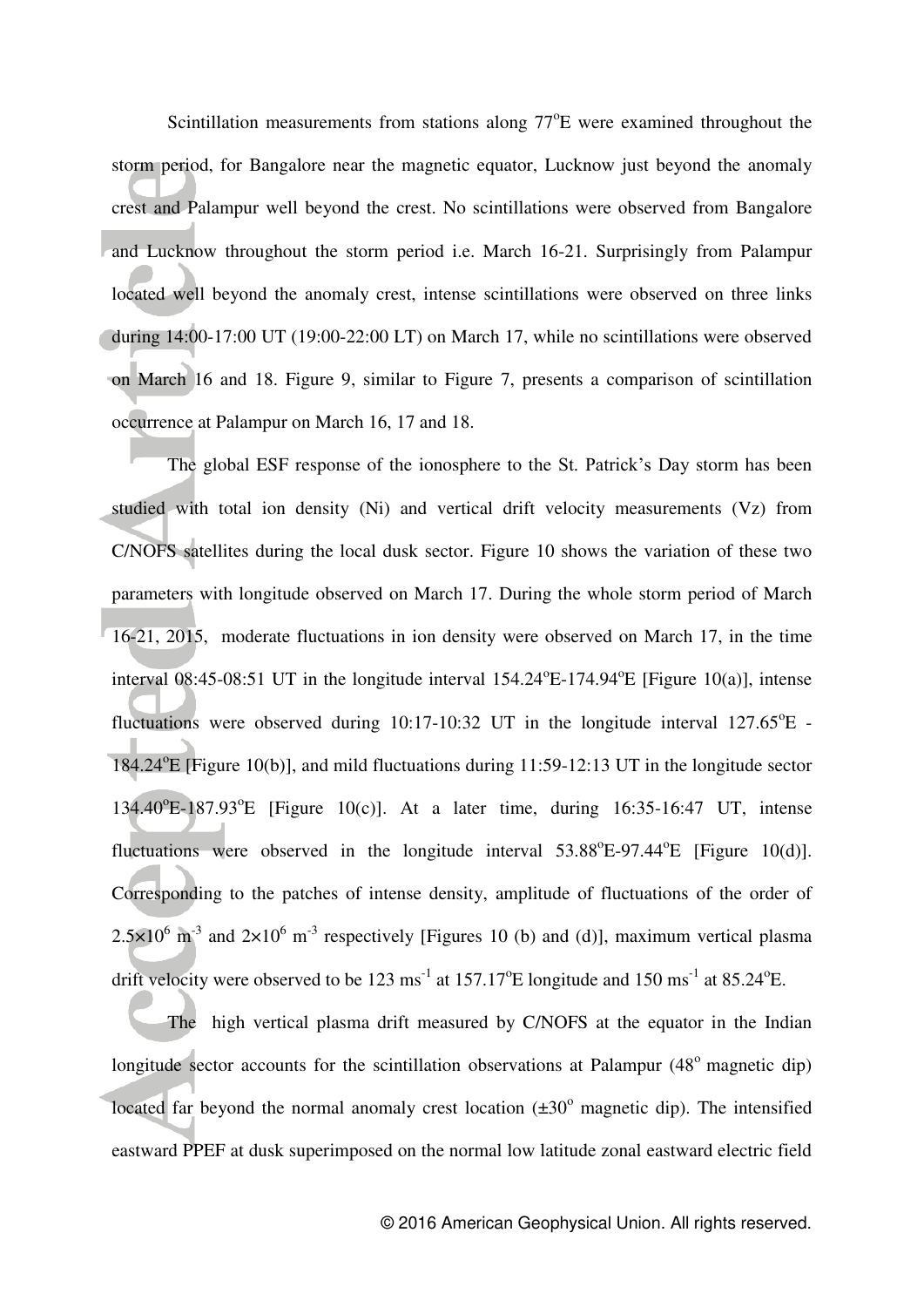gave rise to a strong upward **E**×**B** drift raising the *F* layer to great heights where conditions favourable for generation of irregularities through instability mechanism exist. The irregularities then diffused down the field lines to ionospheric heights at off-equatorial **lacations like Palampur.** 

Density fluctuations observed in the East Pacific longitude sector [Figure 10(a), (b) and (c)] commenced at 08:45 UT, 1h 04min after southward Bz exceeded -10 nT at 07:41 UT. The corresponding local time at the first longitude encountering ESF 154.24 °E is 19:02 in the dusk sector. The fluctuations then intensified during 10:17-10:32 UT [Figure 10(b)] and became mild during  $11:59-12:13$  UT [Figure 10(c)]. For the fluctuations in the Indian longitude sector [Figure 10(d)], the commencement at 16:35 UT was 2hours 55minutes after the time of Bz crossing -10 nT at 13:40 UT. The local time at the first longitude encountering ESF 53.88°E was 20:11. A world map showing the longitude of ESF occurrence arising out of PPE indexed with the corresponding time of Bz crossing -10 nT for 17 intense storms was presented in Figure 12 of *Ray et al*., [2015]. The cases of ESF observed in the East Pacific sector and Indian longitude corroborates the observations.

## **Conclusions**

The ionospheric response to the St. Patrick's Day Storm as observed in the Indian longitude sector has been presented. It is observed that the storm consisted of two components: one moderate storm of short duration with minimum Dst  $\sim$  -73 nT and an intense storm of minimum Dst  $\sim$  -223 nT. Corresponding to the two storms there were two main phases and two prominent southward turnings of IMF Bz. ESF have been observed in response to PPEF during the two main phases and subsequent to corresponding southward turning of IMF Bz at two longitude sectors where dusk condition prevailed: first one at the East Pacific sector and the second one at the Indian longitude sector. The times of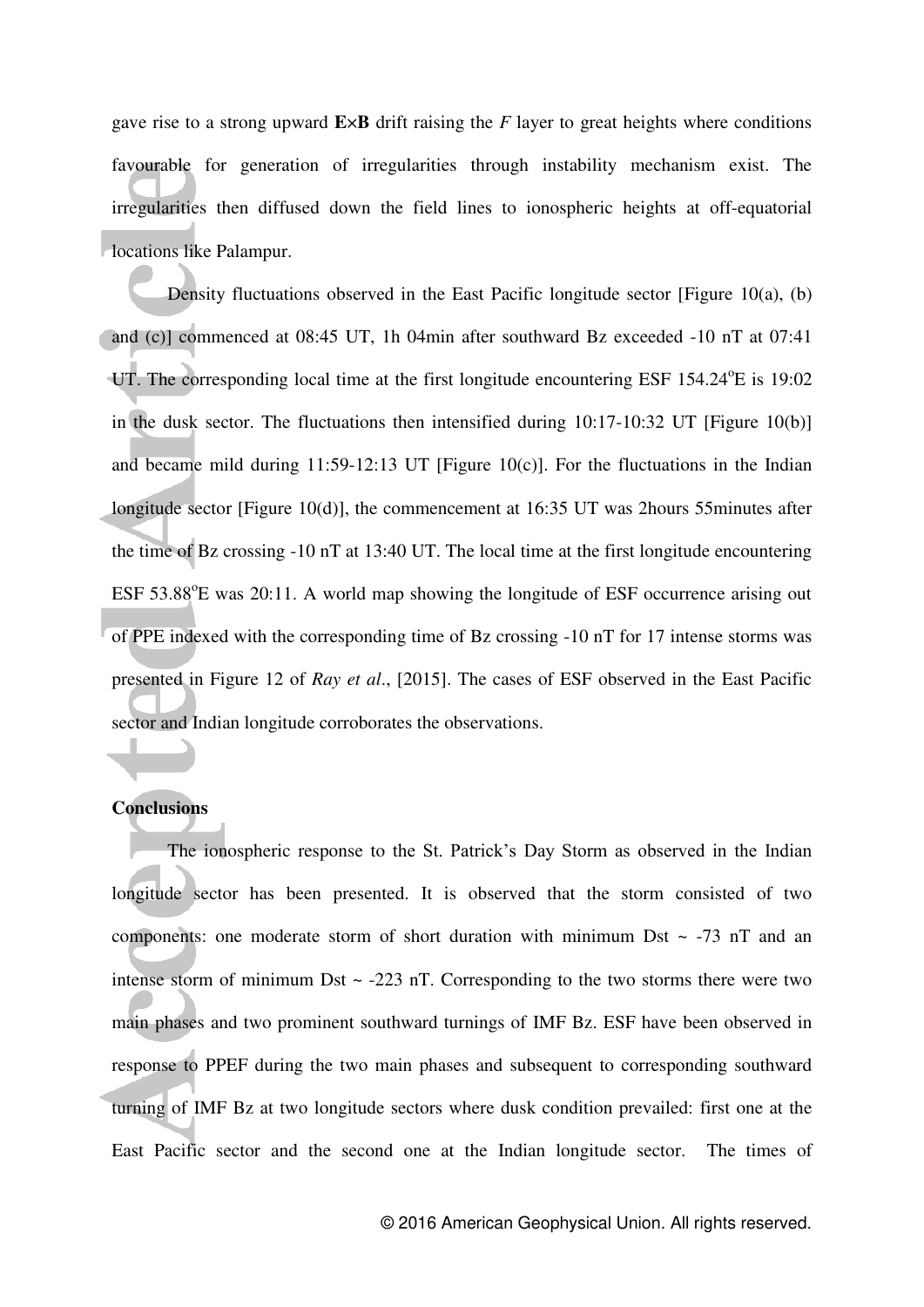occurrence were within 3 hours of time of southward turning of Bz for both the occurrences. It is conclusive that the time of southward turning of IMF Bz can be used to predict the time and longitude of ESF occurrence as proposed by *Ray et al*., [2015].

 Positive storm effects were observed in the Indian longitude sector in response to the St. Patrick's Day storm. These were caused by an equatorward neutral wind. This is indicated from the fact that the onset of the storm was in the ionization production dominated local morning to noon sector for this longitude zone when plasma accumulation due to mechanical effect of the wind is greater than the chemical loss.

 The unacceptable position deviations observed corresponding to amplitude scintillation observations on March 17 at Calcutta and cycle slips observed during phase scintillations on the same night show clearly the degradation of GPS receiver performance when subject to a storm of such severity. The degradation of GPS receiver performance implies its measurements become unreliable under intense geomagnetic storm conditions. Observations from the Indian longitude sector on the impact of severe geomagnetic storms on satellite based navigation system have not been reported to date.

### **Acknowledgements**

֦

C/NOFS CINDI data are provided through the auspices of the CINDI team at the University of Texas at Dallas (http://cindispace.utdallas.edu). IGS data are available from the website http://sopac.ucsd.edu. The SCINDA data for Calcutta is available at http://capricorn.bc.edu/scinda/india. GPS data recorded at Palampur is available with the corresponding author, Prof. A. Paul. One of the authors (Samiddha Goswami) acknowledges the support provided by the Department of Science and Technology (DST), Govt. of India in the form of Research Fellowship. Two of the authors (Sarbani Ray and Ashik Paul)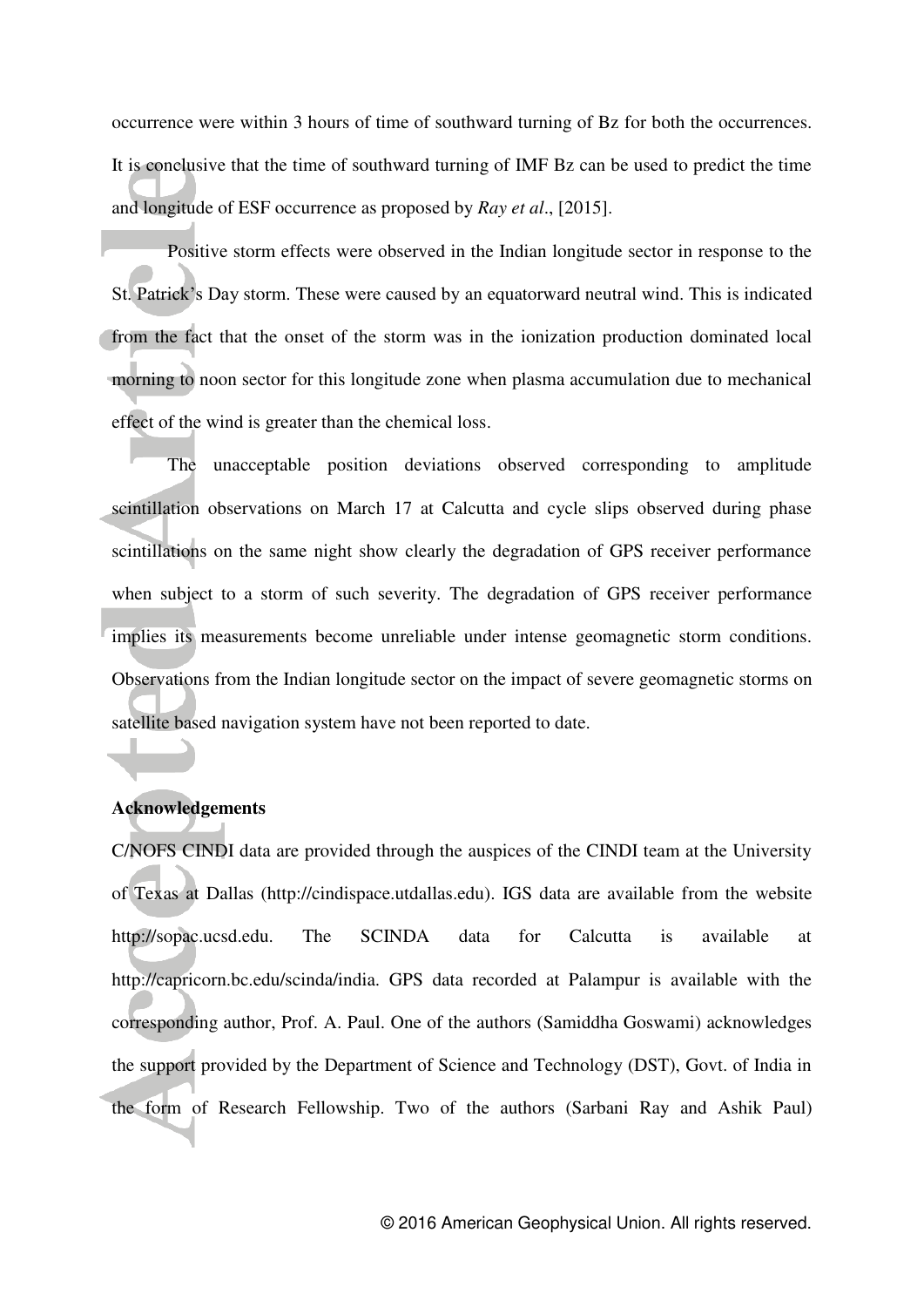acknowledge the support provided through scholarship under the Erasmus Mundas Leaders program of the European Union at Frederick University, Cyprus.

## **References**

Abdu, M. A. (1997), Major phenomena of the equatorial ionospherethermosphere system under disturbed conditions, *J. Atmos. Sol. Terr. Phys.*, 59, 1505–1519.

Abdu, M. A., I. S. Batista, H. Takahashi, J. MacDougall, J. H. Sobral, A. F. Medeiros, and N. B. Trivedi (2003), Magnetospheric disturbance induced equatorial plasma bubble development and dynamics: A case study in Brazilian sector, *J. Geophys. Res.*, 108(A12), 1449, doi:10.1029/

2002JA009721.

Abdu, M. A., T. Maruyama, I. S. Batista, S. Saito, and M. Nakamura (2007), Ionospheric responses to the October 2003 superstorm: Longitude/local time effects over equatorial-low and mid-latitudes, *J. Geophys. Res.*, 112, A10306, doi:10.1029/2006JA012228.

Astafyeva, E., I. Zakharenkova, and M. Förster (2015), Ionospheric response to the 2015 St. Patrick's Day storm: A global multi-instrumental overview, *J. Geophys. Res. Space Physics*, 120, 9023–9037, doi:10.1002/2015JA021629.

Balan, N., K. Shiokawa, Y. Otsuka, T. Kikuchi, D. Vijaya Lekshmi, S. Kawamura, M. Yamamoto, and G. J. Bailey (2010), A physical mechanism of positive ionospheric storms at low latitudes and midlatitudes, *J. Geophys. Res.*, 115, A02304, doi:10.1029/2009JA014515.

Bandyopadhyay, T., A. Guha, A. DasGupta, P. Banerjee, and A.Bose (1997), Degradation of navigational accuracy with Global Positioning System during periods of scintillation at equatorial latitudes, *Electronics Lett., 33*(12), 1010-1011.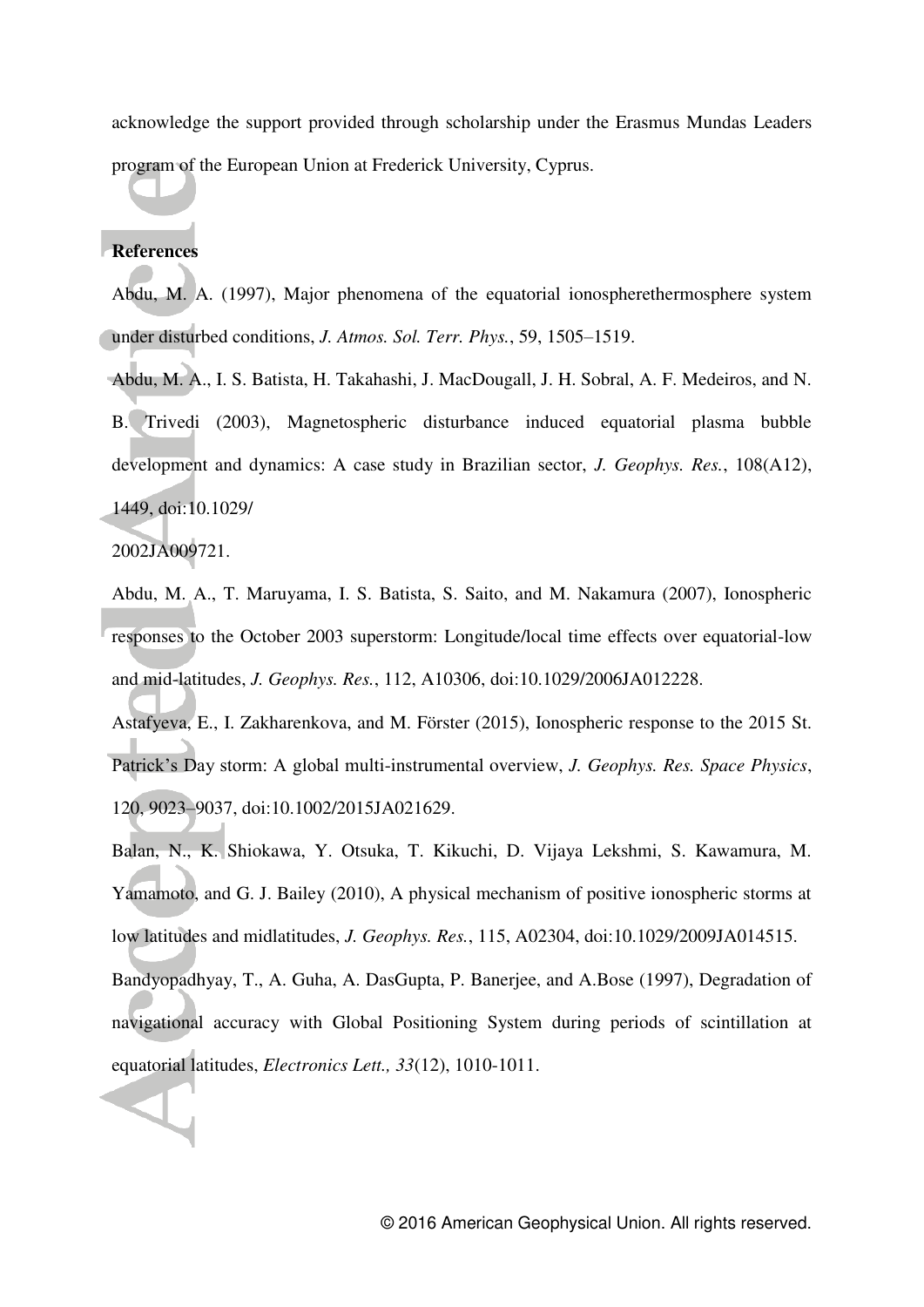Basu, S., Su. Basu, K.M. Groves, H.C. Yeh, S.Y. Su, F.J. Rich, P.J.S. Sultan and M.J. Keskinen (2001), Response of the equatorial ionosphere in the South Atlantic region to the great magnetic storm of July 15, 2000, *Geophys. Res. Letts.*, 28, 18, 3577-3580.

- Basu, S., Su. Basu, K. M. Groves, E. MacKenzie, M. J. Keskinen, and F. J. Rich (2005), Near-simultaneous plasma structuring in the midlatitude and equatorial ionosphere during magnetic superstorms, *Geophys. Res. Lett.*, 32, L12S05, doi:10.1029/2004GL021678.
- Basu, S., Su. Basu, F. J. Rich, K. M. Groves, E. Mackenzie, C. Coker, Y. Sahai, P. R. Fagundes, and F. Becker-Guedes (2007), Response of the equatorial ionosphere at dusk to penetration electric fields during intense magnetic storms, *J. Geophys. Res.*, 112, A08308, doi:10.1029/2006JA012192.

Basu, S., S. Basu, E. MacKenzie, C. Bridgwood, C. E. Valladares, K. M. Groves, and C. Carrano (2010), Specification of the occurrence of equatorial ionospheric scintillations during the main phase of large magnetic storms within solar cycle 23, *Radio Sci.*, 45, RS5009, doi:10.1029/2009RS004343.

Basu, Su., et al. (2001), Ionospheric effects of major magnetic storms during the International Space Weather Period of September and October 1999: GPS observations, VHF/UHF scintillations, and in situ density structures at middle and equatorial latitudes, *J. Geophys. Res.*, 106, 30,389.

Basu, Su. et al. (2008), Large magnetic storm-induced nighttime ionospheric flows at midlatitudes and their impacts on GPS-based navigation systems, *J. Geophys. Res.*, 113, A00A06, doi:10.1029/2008JA013076

Das, T., B. Roy, and A. Paul, (2014), Effects of transionospheric signal decorrelation on Global Navigation Satellite System (GNSS) performance studied from irregularity dynamics around the northern crest of EIA, *Radio Sci., 49,* doi: 10.1002/2014RS005406.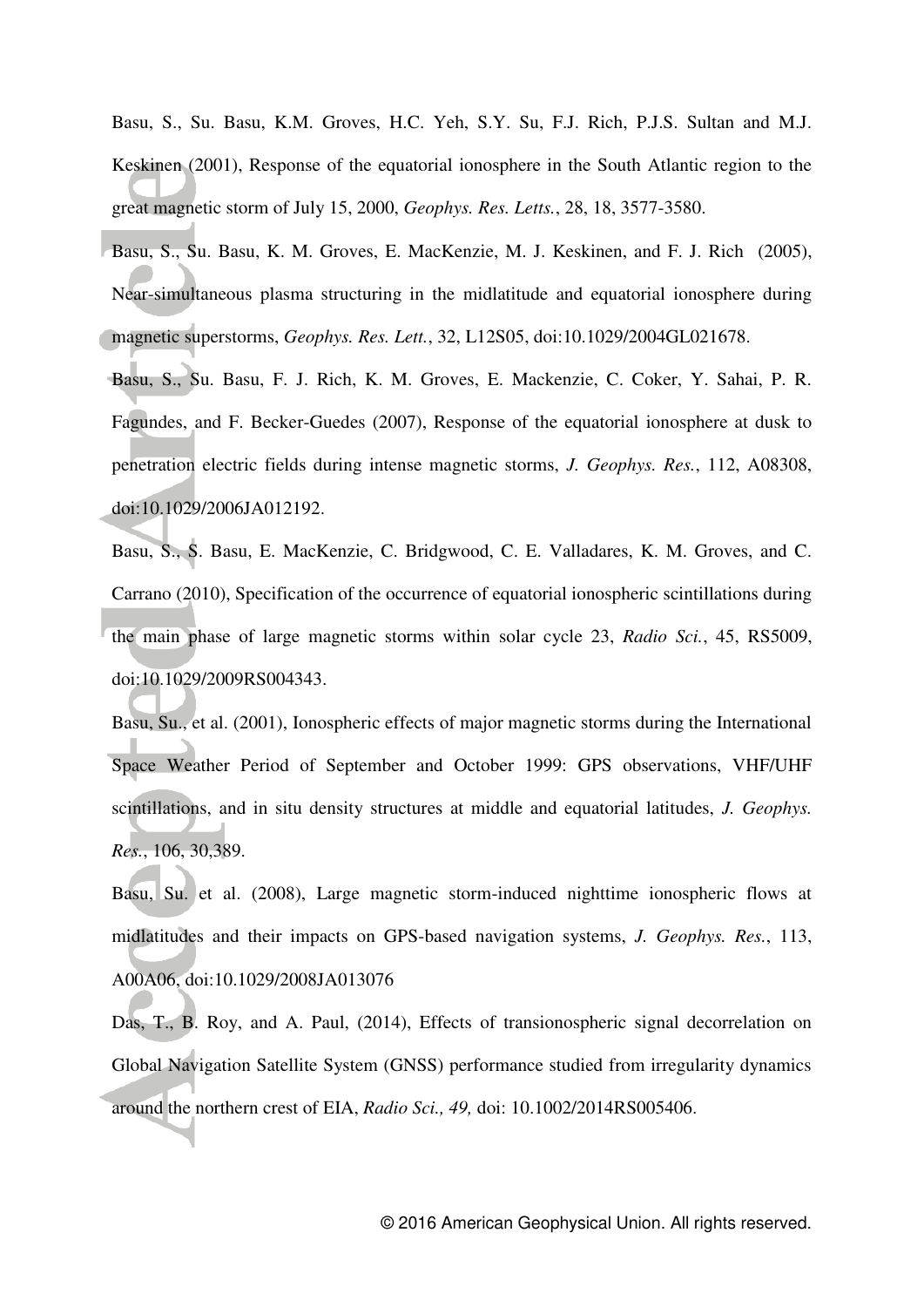DasGupta, A., S. Ray, A. Paul, P. Banerjee, and A. Bose (2004), Errors in position-fixing by GPS in an environment of strong equatorial scintillations in the Indian zone, *Radio Sci.*, *39*(RS1S30), doi:10.1029/2002RS002822.

- de La Beaujardière Beaujardie re, O., et al. (2004), C/NOFS: A mission to forecast scintillations, *J. Atmos. Sol. Terr. Phys*., 66, 1573– 1591, doi:10.1016/j.jastp.2004.07.030
- de Paula E.R. et al. (2007), Characteristics of *F*-region plasma irregularities over Brazilian longitudinal sector, *Ind. J. Radio & Space Physics 36*(August), 268-277. Doherty, P., A. J. Coster, and W. Murtagh (2004), Eye on the ionosphere: Space weather effects of October-November 2003, *GPS Solutions*, 8,267– 271, doi:10.1007/s10291-004- 0109-3.

Fejer, B. G., and L. Scherliess (1998), Mid- and low-latitude prompt penetration ionospheric plasma drifts, *Geophys. Res. Lett.*, 25(16), 3071– 3074.

Foster, J. C., P. J. Erickson, A. J. Coster, J. Goldstein, and F. J. Rich (2002), Ionospheric signatures of plasmaspheric tails, *Geophys. Res. Lett.*, 29(13), 1623, doi:10.1029/2002GL015067.

Gonzalez, W. D., J. A. Joselyn, Y. Kamide, H. W. Kroehl, G. Rosoker, B. T. Tsuruani, and V. M. Vasyliunas (1994), What is a geomagnetic storm?, *J. Geophys. Res*., 99(A4), 5771– 5792, doi:10.1029/93JA02867.

Greenspan, M.E. C.E. Rasmussen, W.J. Burke and M.A. Abdu (1991), Equatorial density depletions observed at 840km during the great magnetic storm of March 1989, *J. Geophys. Res.*, 96, 13931

International Civil Aviation Organization, ICAO (2006), Standard and Recommended Procedures (SARPS), Annex 10, Aeronautical Telecommunication, Radio Navigation Aids, vol. I, 6th ed.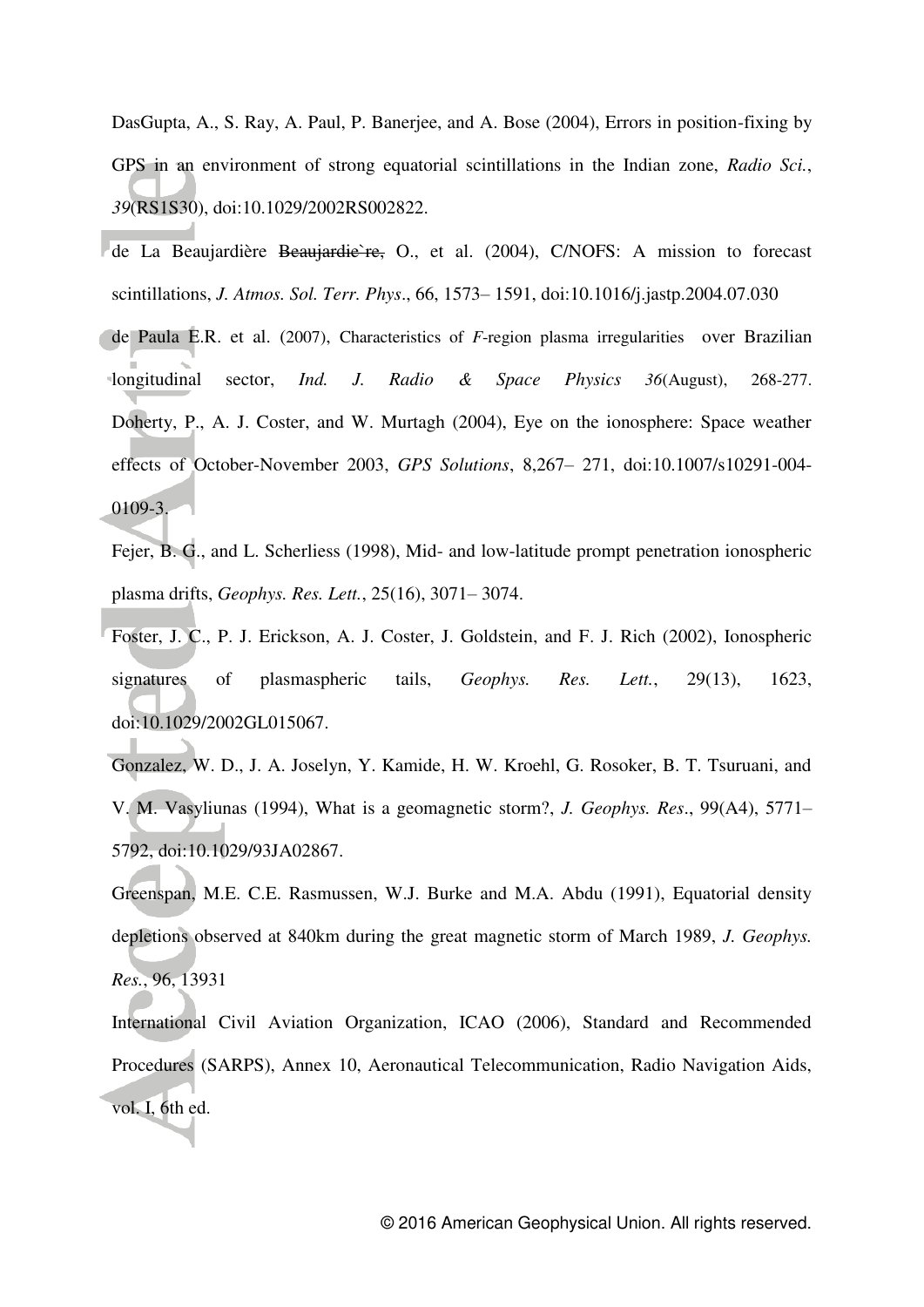Kelley, M. C., B. G. Fejer, and C. A. Gonzales (1979), An explanation for anomalous ionospheric electric fields associated with a northward turning of the interplanetary magnetic field, *Geophys. Res. Lett.*, 6(4), 301– 304.

- Kikuchi, T., H. Lu¨hr, T. Kitamura, O. Saka, and K. Schlegel (1996), Direct penetration of the polar electric field to the equator during DP2 event as detected by the auroral and equatorial magnetometer chains and the EISCAT radar, *J. Geophys. Res.*, 101(A8), 17,161– 17,174.
- Lin, C. H., A. D. Richmond, J. Y. Liu, H. C. Yeh, L. J. Paxton, G. Lu, H. F. Tsai, and S.-Y. Su (2005a), Large-scale variations of the low latitude ionosphere during the October– November 2003 superstorm: Observational results, *J. Geophys. Res.*, 110, A09S28, doi:10.1029/2004JA010900.
- Lin, C. H., et al. (2005b), Theoretical study of the low- and midlatitude ionospheric electron density enhancement during the October 2003 superstorm: Relative importance of the neutral wind and the electric field, *J. Geophys. Res.*, 110, A12312, doi:10.1029/2005JA011304.
- Mannucci, A. J., B. T. Tsurutani, B. A. Ijima, A. Komjathy, A. Saito, W. D. Gonzalez, F. L. Guarnieri, U. J. Kozyra, and R. Skoug (2005), Dayside global ionospheric response to the major interplanetary events of October 29 – 30, 2003 ''Halloween Storm'', *Geophys. Res. Lett.*, 32, L12S02, doi:10.1029/2004GL021467.
- Maruyama, T., Ma. Guayi, and M. Nakamura (2004), Signature of TEC storm on 6 November 2001 derived from dense GPS receiver network and ionosonde chain over Japan, *J. Geophys. Res.*, 109, A10302, doi:10.1029/2004JA010451.
- Nava, B., J. Rodríguez-Zuluaga, K. Alazo-Cuartas, A. Kashcheyev, Y. Migoya-Orué, S.M. Radicella, C. Amory-Mazaudier and R. Fleury (2016), *J. Geophys. Res.*, [121\(A4\), 3](http://onlinelibrary.wiley.com/doi/10.1002/jgra.v121.4/issuetoc)421– 3438.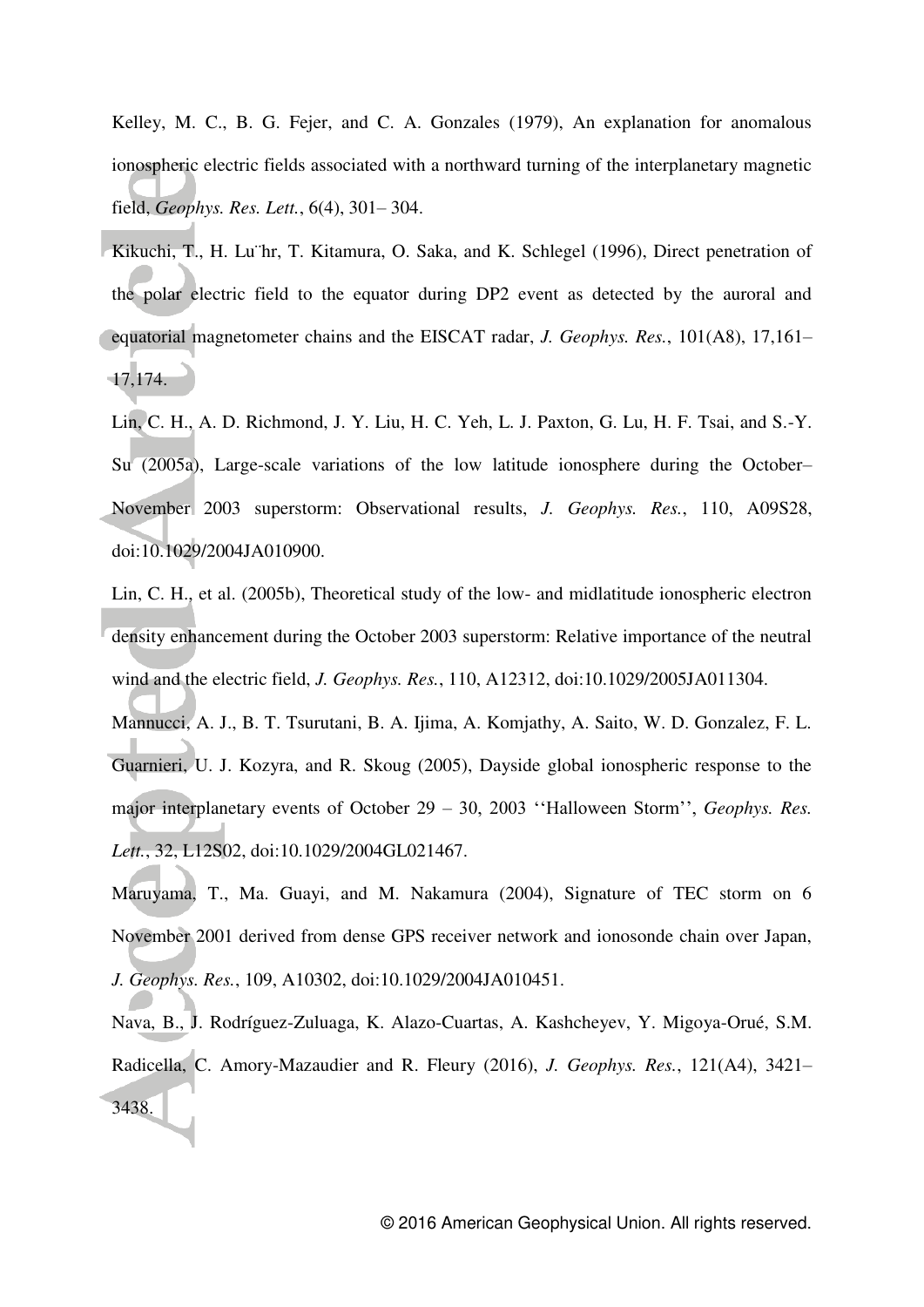Paul, A., A. Das, S.K. Chakraborty and A. DasGupta (2005), Estimation of satellite-based augmentation system grid size at low latitudes in the Indian zone, *NAVIGATION*, 2005, *52*, 15-22.

- Paul, A., B. Roy, S. Ray, A. Das and A. DasGupta (2011), Characteristics of intense space weather events as observed from a low latitude station during solar minimum, *J. Geophys. Res.*, 116, A10307, doi:10.1029/2010JA016330.
- Prolls, G.W., L.H. Brace, H.G. Mayr, G.R. Carignan, T.L. Killeen and J.A. Klobuchar (1991), Ionospheric Storm Effects at Subauroral Latitudes: **A** Case Study, *J. Geohys. Res.*, **96,** *A2*, 1275-1288.
- Ray, S., A. DasGupta, A. Paul and P. Banerjee (2003), Estimation of Minimum Separation of Geostationary Satellites for Satellite-Based Augmentation System (SBAS) from Equatorial Ionospheric Scintillation Observations, *The Journal of Navigation*, 56, 137–142.
- Ray, S., B. Roy, and A. Das (2015), Occurrence of equatorial spread F during intense geomagnetic storms, *Radio Sci.*, 50, doi:10.1002/2014RS005422.
- Richmond, A. D., C. Peymirat, and R. G. Roble (2003), Long-lasting disturbances in the equatorial ionospheric electric field simulated with a coupled magnetosphere-ionospherethermosphere model, *J. Geophys. Res.*, 108(A3), 1118, doi:10.1029/2002JA009758.

Roy, B., and A. Paul (2013), Impact of space weather events on satellite-based navigation, *Space Weather, 11,* 680-686, doi: 10.1002/2013SW001001.

Sastri, J. H., M. A. Abdu, I. S. Batista, and J. H. A. Sobral (1997), Onset conditions of equatorial (range) spread F at Fortaleza, Brazil, during the June solstice, *J. Geophys. Res.*, 102(A11), 24,013– 24,021.

Stoneback, R. A., R. A. Heelis, R. G. Caton, Y.-J. Su, and K. M. Groves (2013), In situ irregularity identification and scintillation estimation using wavelets and CINDI on C/NOFS, *Radio Sci.*, *48*, 388–395, doi:10.1002/rds.20050.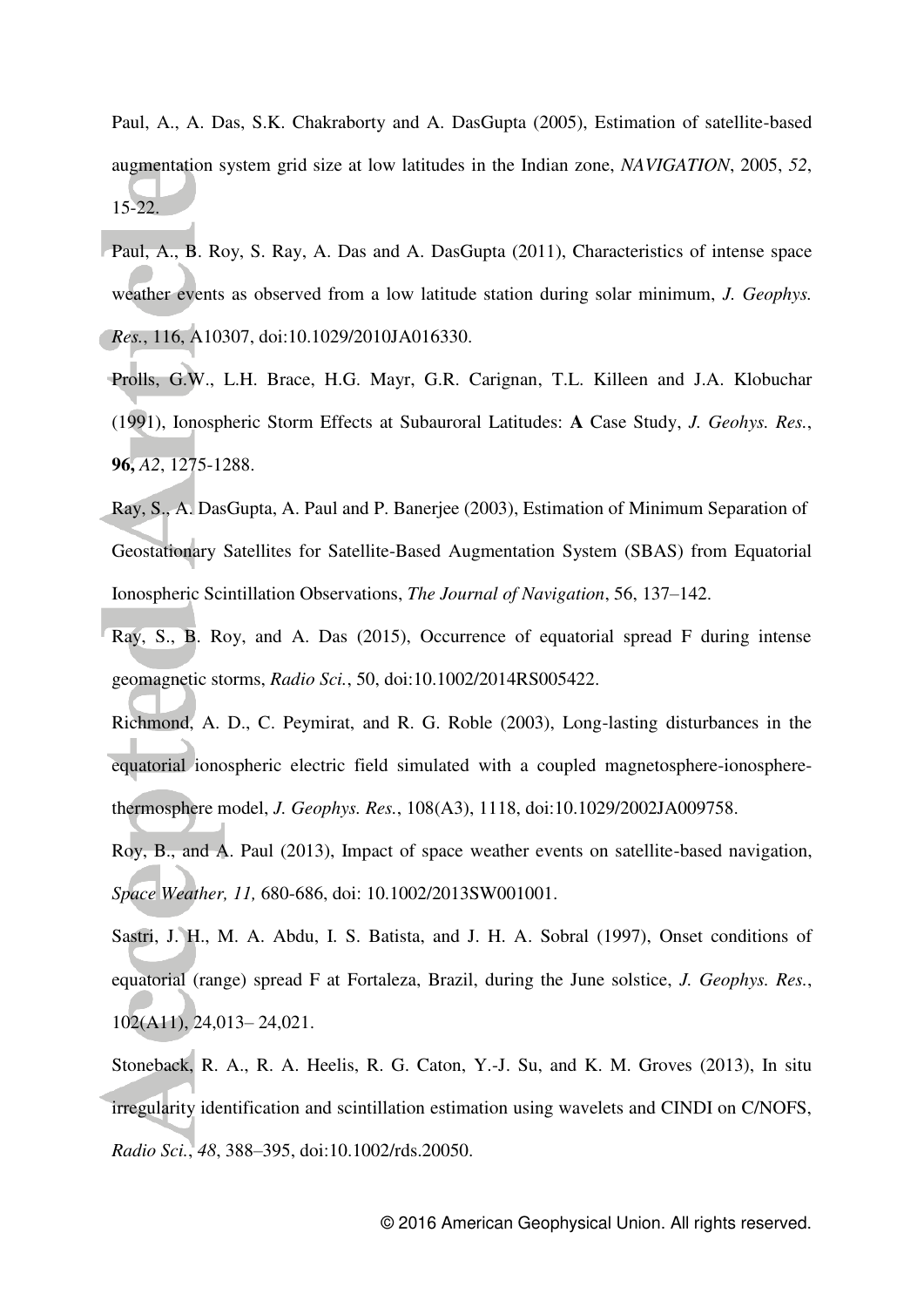Tsurutani, B., A. Mannucci, and B. Ijima, et al. (2004), Global dayside ionospheric uplift and enhancement associated with interplanetary electric fields, *J. Geophys. Res.*, 109, A08302, doi:10.1029/2003JA010342.

Acc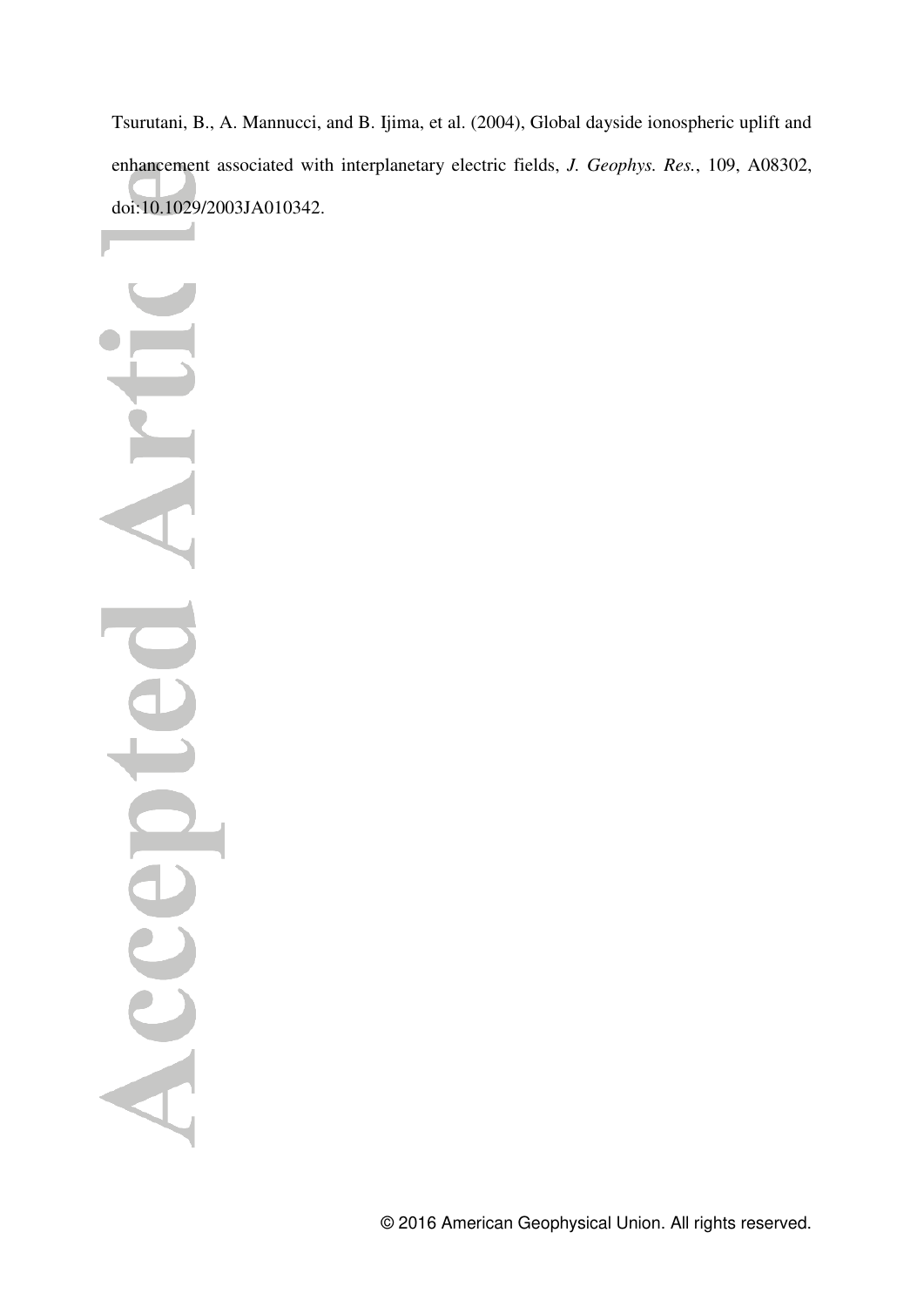

Figure 1: Locations of the stations Bangalore, Hyderabad, Calcutta, Lucknow and Palampur on a map of India. Zone of reception of satellite signals from these stations above an elevation of 15° are shown by the different colored ellipses. The magnetic equator and the typical location of the northern crest of the Equatorial Ionization Anomaly (EIA) are indicated in the map. The tracks of C/NOFS satellites that exhibited fluctuations in total ion density and intercepted the Indian longitude sector have been shown with different shades of green in Figure 1. The portions of the tracks with fluctuations have been marked with red.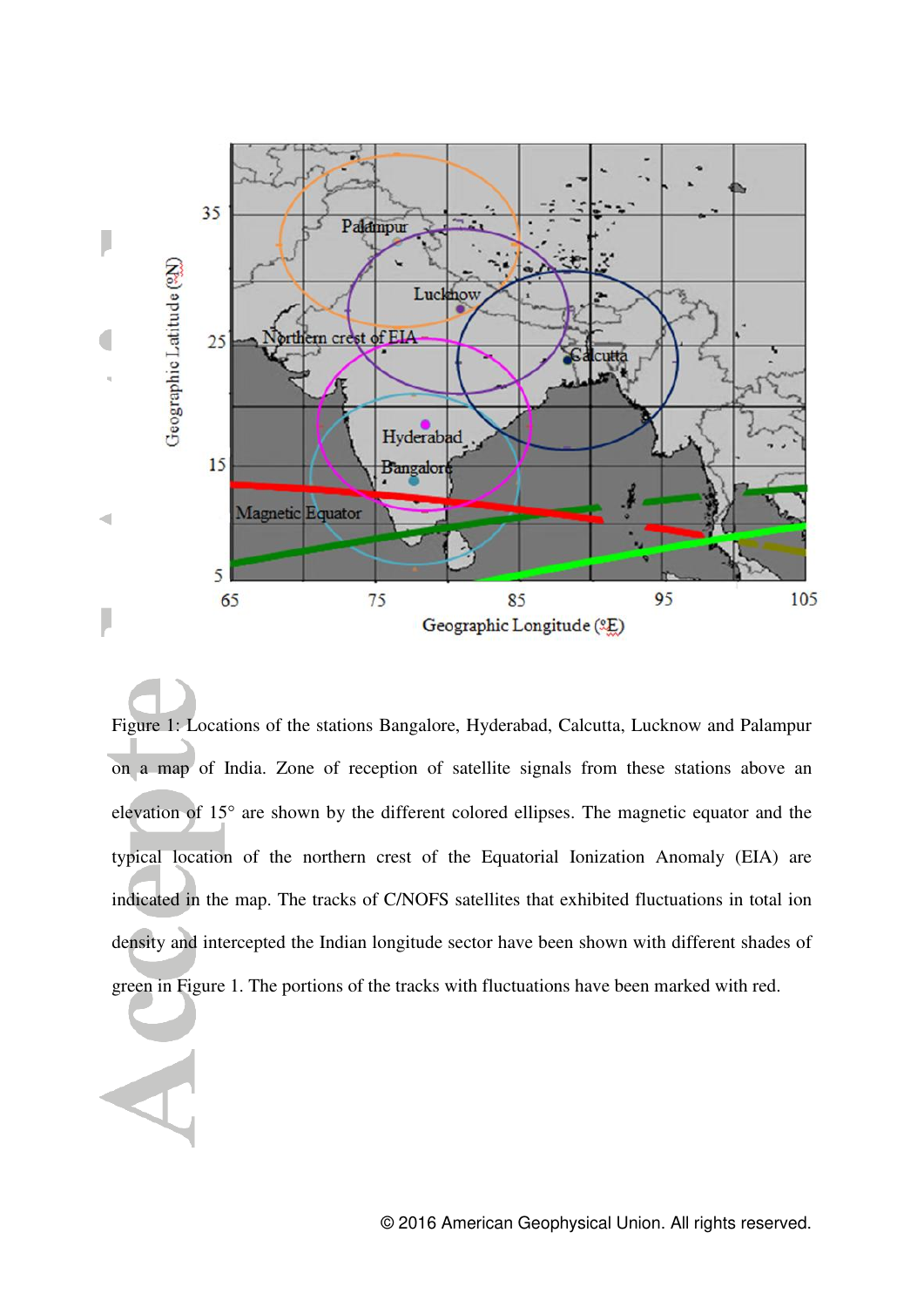

Figure 2: Variation of the (a) Dst index and (b) IMF Bz during March 16-22, 2015. The dotted lines show the time of storm commencement in each plot.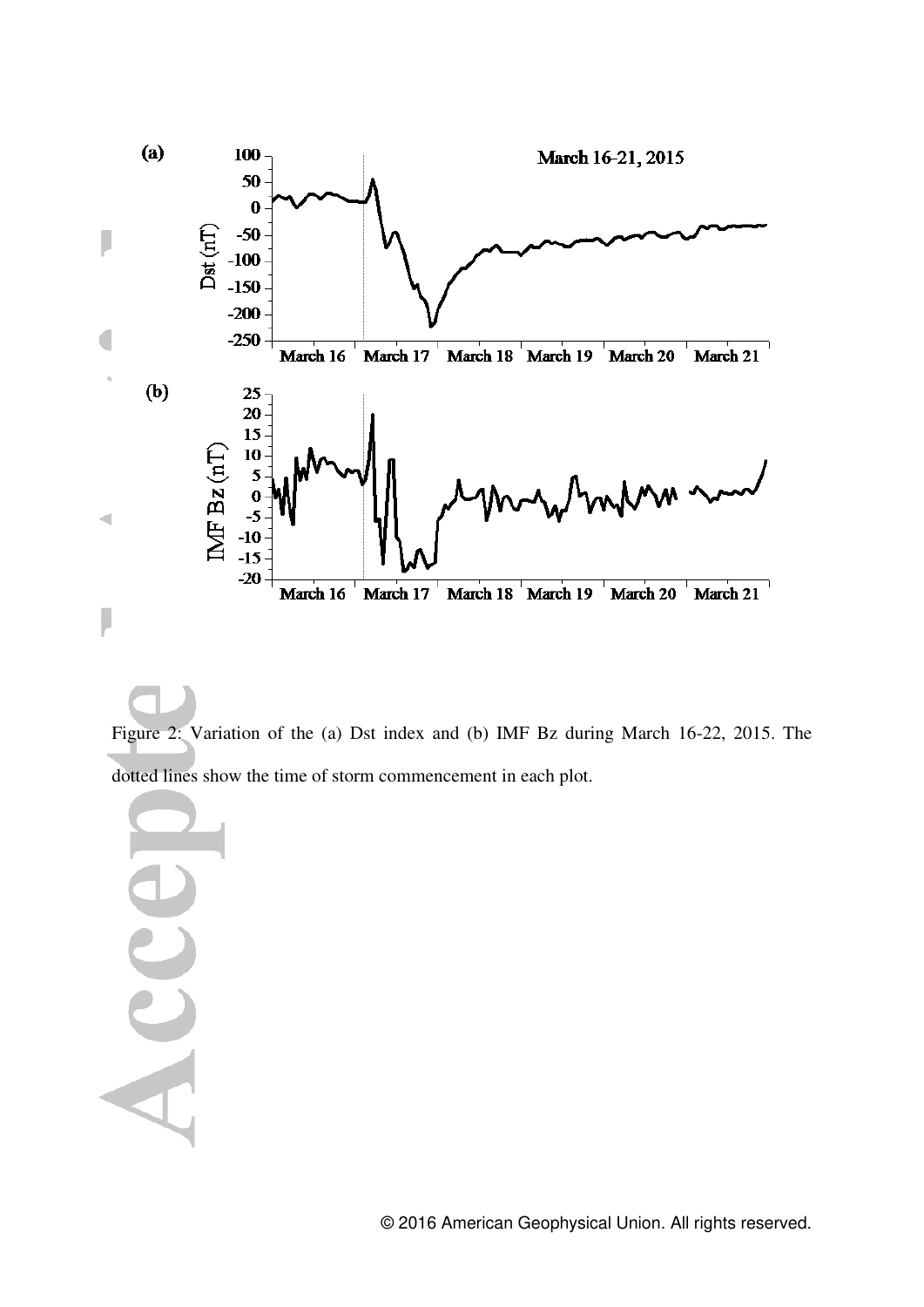

Figure 3: Slant TEC maps generated using GPS data recorded at Bangalore, Hyderabad, Lucknow and Palampur, as a function of subionospheric latitude and longitude, at 10UT on March 16, 17 and 18, 2015

Acce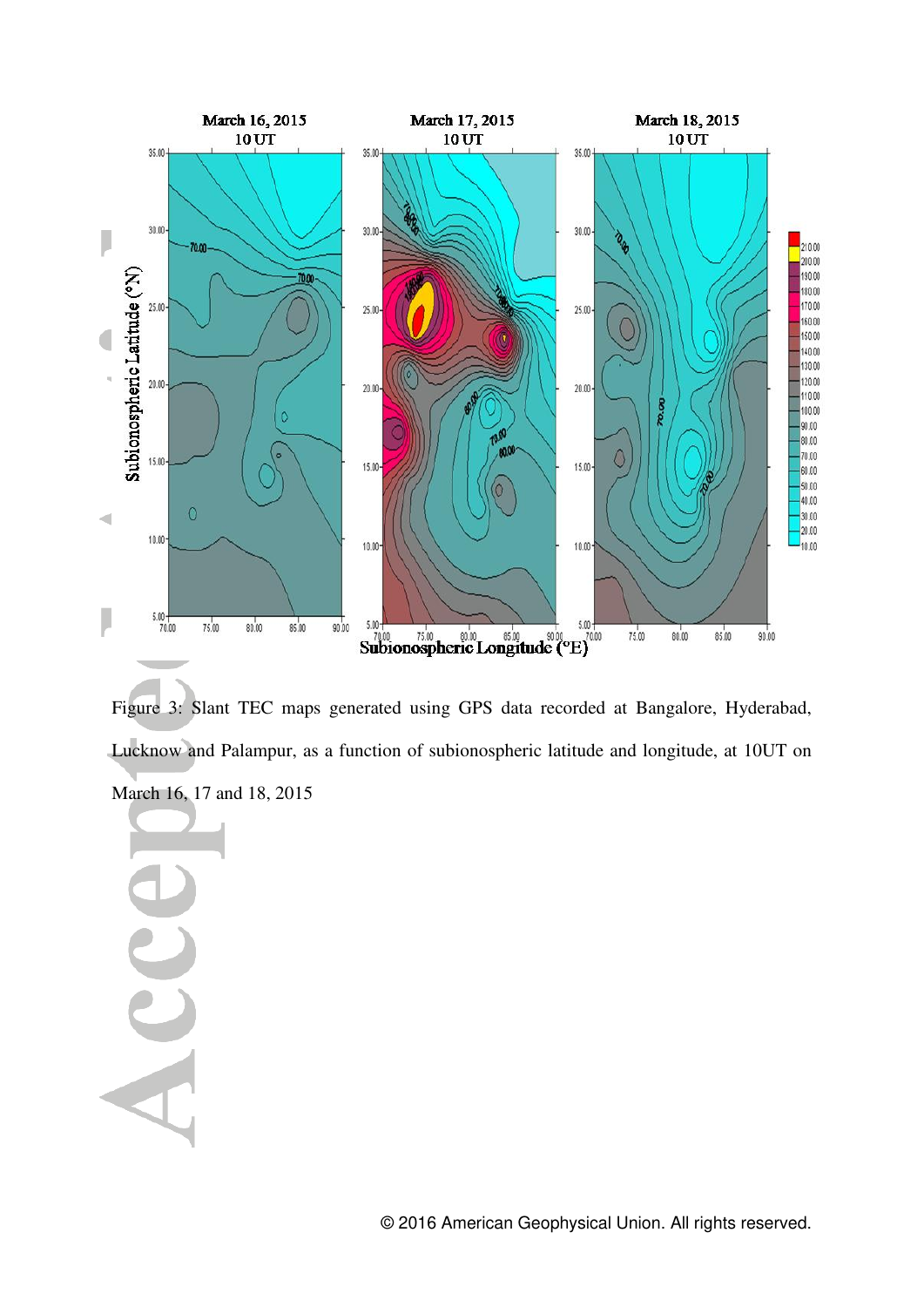

Figure 4: CNO deviations for scintillations observed from Calcutta on SV10, S4, second difference of phase and satellite elevation angle variations during 16:30-20:45UT of March 17, 2015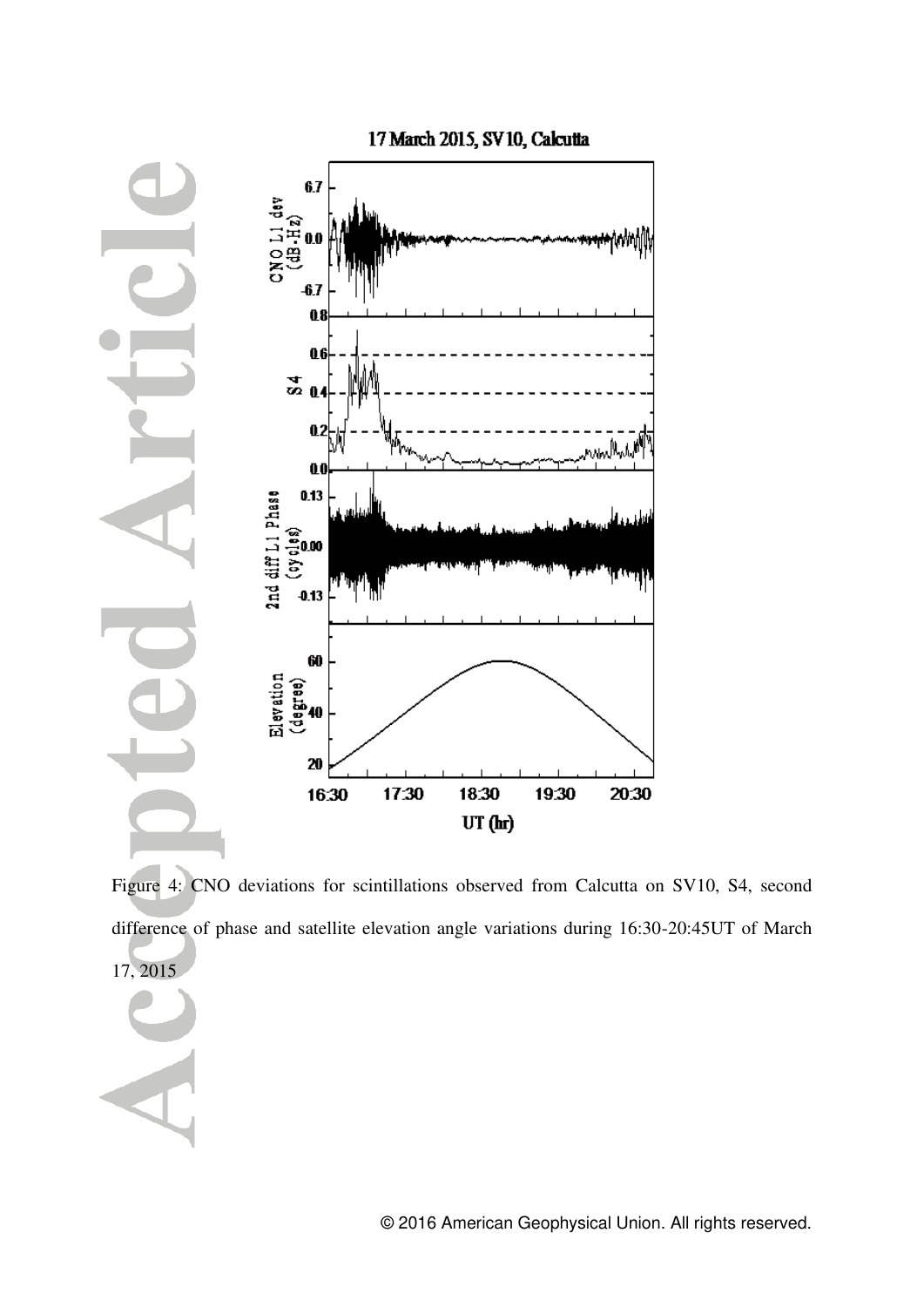

Figure 5: Second difference of the recorded phase on the GPS SV10 L1 signal over a brief interval 16:15-16:16UT to show occurrence of cycle slips. Discontinuities in phase of duration 8s could be found after 16:15:31UT on the SV10 link indicating occurrence of cycle slips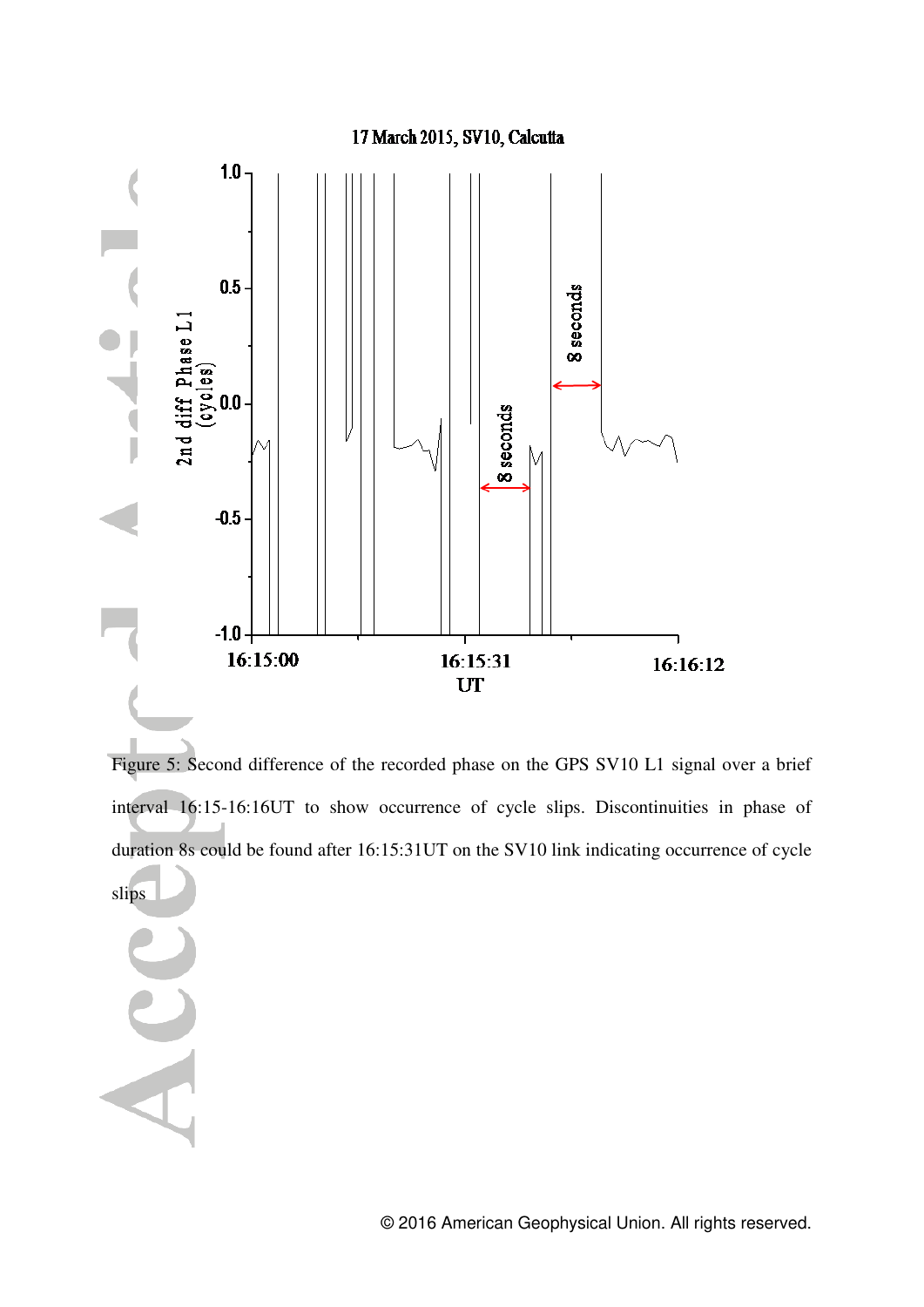

## ۰

Figure 6: Statistics of cycle slips of different durations observed on different GPS links from Calcutta on March 17, 2015

Acc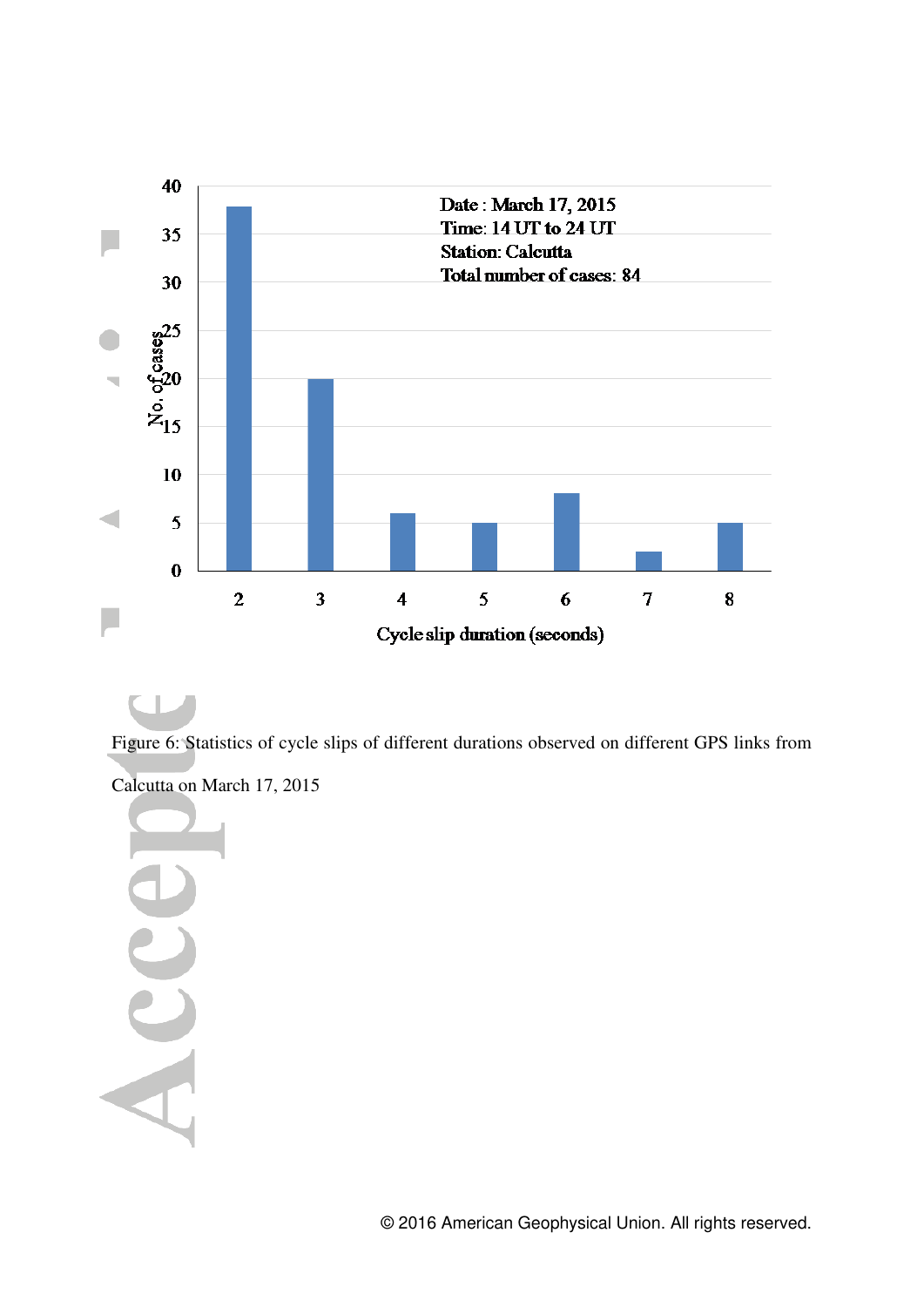

Figure 7: Observation of scintillations from Calcutta on different GPS tracks for each hour of 14:00-17:00UT of (a) March 16, (b) March 17 and (c) March18, 2015. The GPS tracks are plotted in terms of subionospheric latitude and longitude and color indexed for different S4 levels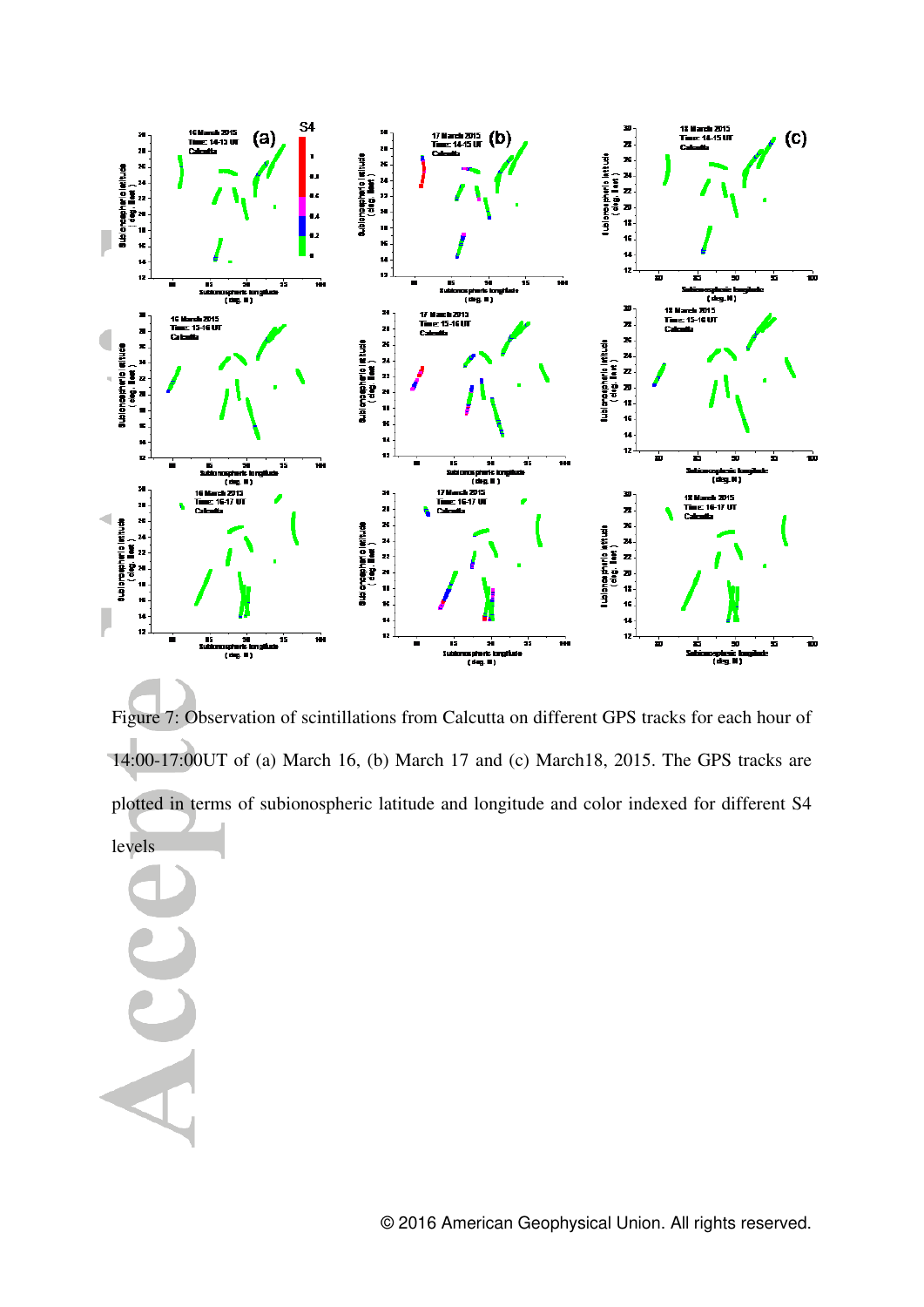

Figure 8: Position deviations of the receiver measured at Calcutta, for each hour of 14:00- 17:00UT of March 16, 17 and18, 2015. The position deviations, expressed in terms of latitude and longitude in meters, have been calculated taking the reference at 00:00UT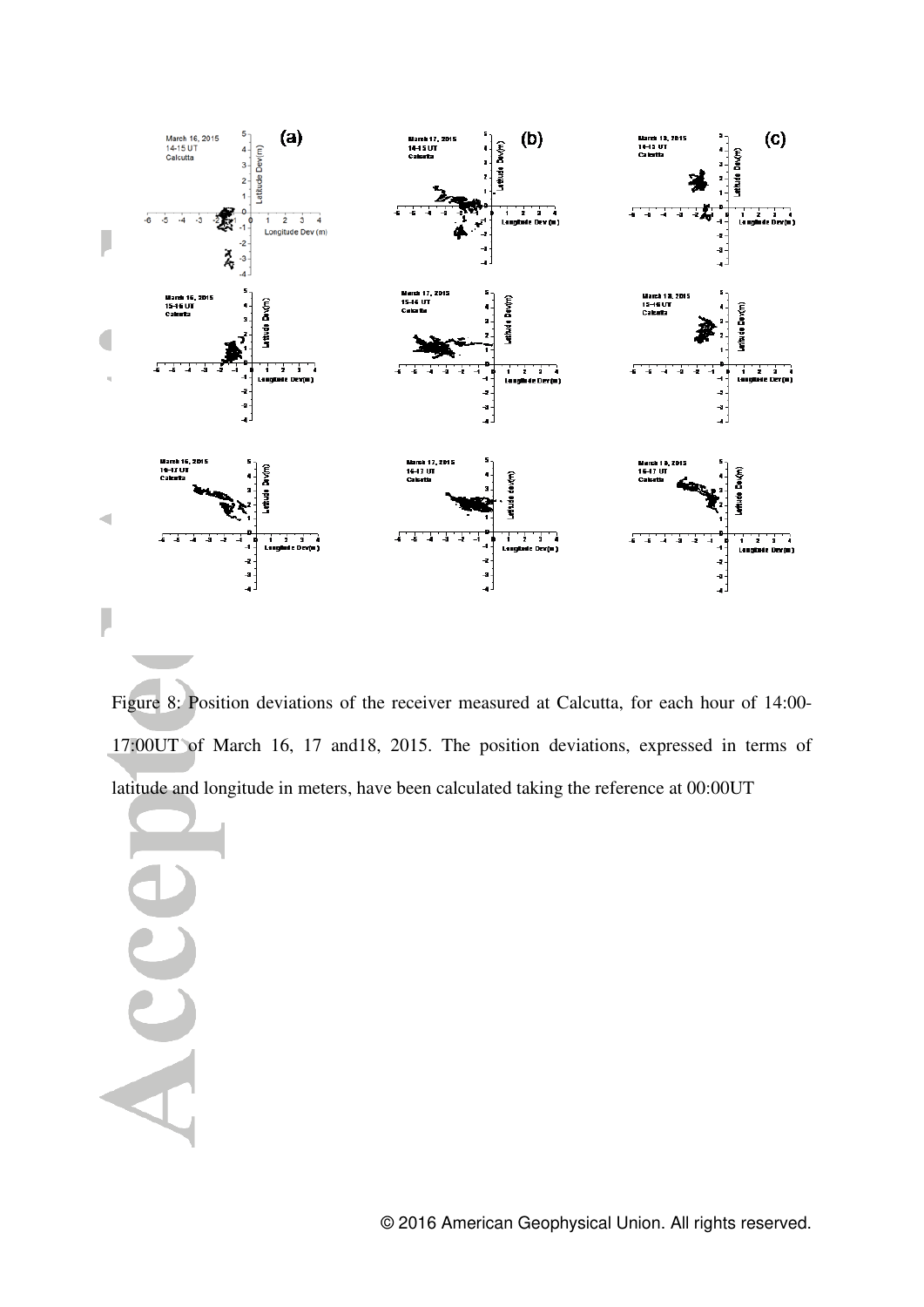

Figure 9: Observation of scintillations from Palampur on different GPS tracks for each hour of 14:00-17:00UT of (a) March 16, (b) March 17, and (c) March18, 2015. The GPS tracks are plotted in terms of subionospheric latitude and longitude and color indexed for different S4

levels